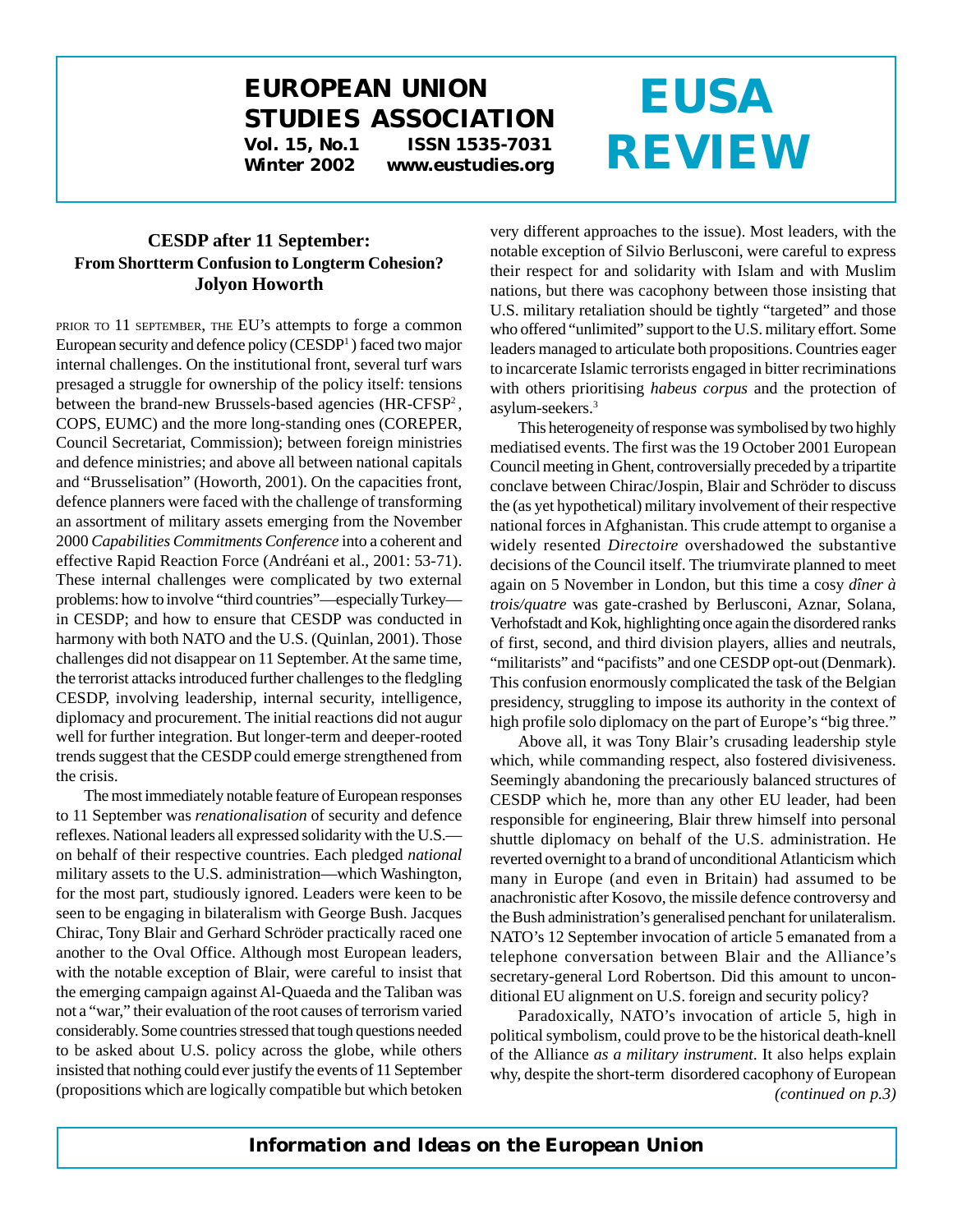The *EUSA Review* (ISSN 1535-7031) [formerly the *ECSA Review*] is published four times yearly by the European Union Studies Association, a membership association and non-profit organization (founded in 1988 as the European Community Studies Association) and devoted to the exchange of information and ideas on the European Union. We welcome the submission of scholarly manuscripts. Subscription to the *EUSA Review* is a benefit of Association membership.

© 2002 European Union Studies Association

This issue of the *EUSA Review* features a Special Pull-Out Section on EU-Related Academic Programs (included as an insert).

**Managing Editor** Valerie Staats **Forum and Features Editor** Mark Pollack (University of Wisconsin Madison) **Book Reviews Editor** Mitchell P. Smith (University of Oklahoma) **Editorial Assistant** Heather Anderson

#### **2001-2003 EUSA Executive Committee**

MARTIN A. SCHAIN, Chair (New York University) M. DONALD HANCOCK, Vice-Chair (Vanderbilt University) JEFFREY ANDERSON\*, Secretary (Brown University) MARK A. POLLACK, Treasurer (University of Wisconsin Madison) KAREN ALTER\* (Northwestern University) GEORGE A. BERMANN (Columbia University) GEORGE ROSS\* (Brandeis University) ALBERTA SBRAGIA (University of Pittsburgh) *Ex Officio* (\* elected to a four-year term till 2005)

**European Union Studies Association**  415 Bellefield Hall University of Pittsburgh Pittsburgh, PA 15260 USA

E-mail eusa@pitt.edu Web www.eustudies.org Facsimile 412.648.1168 Telephone 412.648.7635

# **EUSA Review <b>From the Chair**

### **Martin A. Schain**

AS I WRITE THIS, THE Laeken Summit has ended with an expected agreement for a constitutional convention that will begin in March 2002, to recommend reforms for the reorganization of the European Union in 2003. The convention, of course, is only a hesitant beginning of a long struggle to bridge very different visions of European unity in anticipation of expansion during the next decade. Nevertheless, the process itself appears to be an exercise in consensus building that will include members of EUSA in its consultations. It will be an important multi-level collaboration among academics and political actors, an opportunity that is unprecedented in the development of Europe.

During this season we also continue to cope with the after-effects of the terrorist attacks on the United States on September 11th. From my morning walk to my own office in Washington Square, Manhattan, to recent initiatives undertaken by the U.S. and the European Union, we are all experiencing the "global" in ways that are local, national, and international. The EU's response to September 11th continues to be multi-dimensional. From the proposed EU-wide arrest warrant to the EU's early December "Afghan Women's Summit for Democracy," the European Union is struggling to find its voice. Jolyon Howorth's fine lead essay on p.1 of this issue addresses terrorism-related security developments in detail.

At the European Union Studies Association, we have, like most non-profit organizations in the United States, experienced some after-shocks from September 11th. Our September membership renewal drive yielded lower than the usual return, anthrax postal scares have delayed both outgoing and incoming mail, and our year-end fundraising appeal has been affected, like those of most U.S. charities, by diversion of charitable giving to September 11th relief funds. (Even President Bush has called for the continued support of your usual charities.) All of us at EUSA hope that you will take a moment not only to renew your membership but to make a contribution to one of our Funds. We've also just launched a new Lifetime Membership option; this type of membership offers all our regular membership materials for the rest of your life, and, for U.S. taxpayers, credit for a \$500 charitable gift tax-deductible to the extent allowed by law. Please contact the EUSA office in Pittsburgh if you would like more information about renewing, making a gift, or establishing a Lifetime Membership.

As the European Union itself prepares for the next round of expansion, so is the field of EU studies "deepening and widening." EUSA is a leader in this arena. I am pleased to announce the formal establishment of our fourth and fifth member-based interest sections. One focuses on EU-Latin America-Caribbean relations and current developments in the EU vis-à-vis the countries of the Caribbean, Central and South America, and is led by EUSA member Joaquín Roy (University of Miami). We also have a new section on "EU Economics," which aims to cover both micro- and macroeconomics, placing emphasis both on theoretical rigor and practical applications of theory and statistical analysis. This section is *(continued on p.22)*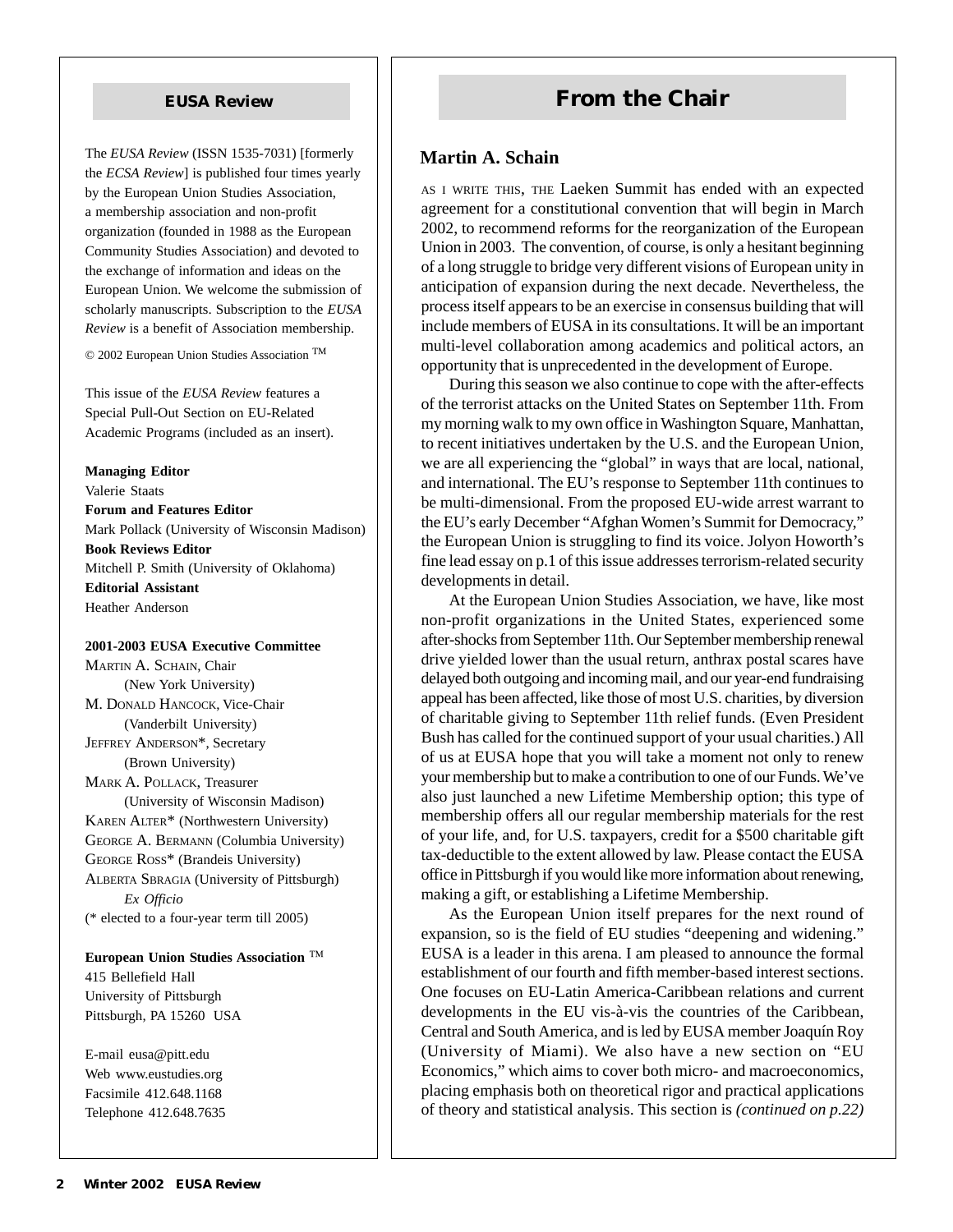*(continued from p.1)* responses to 11 September, the longerterm dynamics of CESDP are likely to be reinforced. Although in mid-September NATO adopted a series of measures to enhance intelligence sharing, to increase security of Alliance and U.S. facilities, to guarantee blanket over-flight for U.S. and allied aircraft and to re-deploy certain naval assets to the Eastern Mediterranean, these must be regarded as the bare minimum given the gravity of the crisis. The U.S. preferred to discuss military cooperation via multiple bilateralisms rather than through the framework of the Alliance itself. The response from Washington to article 5, as well as to national offers of military assets, was: "Don't call us, we'll call you." Why?

Throughout the 1990s, several U.S. leaders had been calling for NATO to go "out of area or out of business." No longer perceiving Europe to be central to U.S. security interests, they proposed a global deal whereby Europe might attain a measure of regional security autonomy in exchange for political backing of U.S. policy across the globe. The Europeans, preoccupied with their own backyard, remained uninterested. NATO's first ever war—in Kosovo in 1999—revealed the serious limitations of allied cooperation. On 7 October 2001, in the skies over Afghanistan, the U.S. went "out of area"—unilaterally. Although Washington eventually associated with its military efforts a handful of cherry-picked European forces, and although NATO's contribution in terms of logistics and infrastructure was not insignificant, the Afghan war was anything but a NATO operation. European nations, in proffering their troops, may well have hoped to lock the U.S. into a multilateral operation legitimised by the United Nations. In reality, despite the coalitionbuilding efforts of Colin Powell and the State Department, U.S. instincts and practice remained deeply unilateralist. Did the unilateral U.S. shift to "out of area" therefore imply that NATO was destined to go "out of business"?

No. NATO will survive. But it will be further transformed from an essentially military organisation to an essentially political one (Forster & Wallace 2001-2002). The accession of up to nine new member states from Central and Eastern Europe, almost certain to be announced in 2002, will accelerate the Alliance's transformation from an instrument for delivering collective defence to an agency for managing collective security. The new upgraded relationship between NATO and Russia, inaugurating a "Russia-North Atlantic Council" will intensify and accelerate that development. In the war against terrorism, in the campaign against weapons of mass destruction and in regional peacekeeping tasks, Russia is likely to share the stage with the U.S. and the EU.4 Washington is likely further to reduce its military presence in Europe. An Alliance with less U.S. military involvement and with more involvement from former Warsaw Pact members will be a very different actor from the body founded in 1949 and even from the body reinvented in April 1999.

Which brings us back to the EU and CESDP. Analysts and actors agree that, by every available measure, 11 September has made the case for CESDP more compelling. Beyond the probe of the cameras, in the Chancelleries and in the corridors of Brussels, significant elements of cohesion—and even integration—can be detected. While in moments of international crisis it is natural for both publics and elites to revert initially to nationalist reflexes, both constituencies are well aware that the post-11 September world will not be made safer by wagoncircling. Nor do photo-opportunities in the White House rose garden for European leaders in search of status equate to real influence in Washington. Tony Blair learned from the Downing Street "bring your own bottle" fiasco that even the UK's voice has resonance across the pond only to the extent to which it is seen to be expressing the collective views of the EU-15. Those views were refined and consolidated in the months after 11 September.

Institutional turf wars were set aside and the complex EU nexus of agencies and actors worked seamlessly together to develop a coherent political approach to the crisis. Within ten days, the main outlines had been agreed and were articulated at the extraordinary meeting of the European Council on 21 September. A clear CFSP/CESDP program was elaborated and progressively refined at GAC and European Council meetings over the coming weeks. Beyond the expression of "total support" for the *American people* and recognition that UN Security Council resolution 1368 made a U.S. military riposte "legitimate," a relatively distinct EU political agenda suggested a longer-term approach to the global crisis. First, the creation of the broadest possible global coalition against terrorism *under United Nations aegis*. Second, major political emphasis on reactivating the Middle-East peace process on the basis of the Mitchell and Tenet reports<sup>5</sup>, but with the explicit aim of creating a Palestinian state and guaranteeing Israel's existence inside recognised borders. Third, the "integration of all countries into a fair world system of security, prosperity and improved development." Humanitarian relief for Afghanistan and its neighbours and a long-term commitment to regional stabilisation became a number one priority. Europe's CFSP/CESDP leaders, in various combinations, embarked on an unprecedented round of shuttle diplomacy, repeatedly visiting most countries of Central and South Asia and the Middle East in a relentless quest for solutions. The EU, despite its obvious shortcomings, was emerging as an international actor.

Similar overtures were made towards the EU's neighbours, with intensive diplomatic activity towards Russia, the Mediterranean and Turkey. These coordinated efforts bore real fruit. Russia is an increasingly qualitative partner, not only on trade (the move towards a "Common European Economic Area") but also in the field of security. Monthly meetings now take place between Russia and the COPS. A Euro-Mediterranean Conference of foreign ministers (5-6 November) highlighted a commonality of purpose in consolidating the Barcelona process in the fields of economic development, anti-terrorism, cultural exchanges and security. Above all, a breakthrough was finally announced (early December) in the long-standing impasse over Turkey's refusal to play ball with CESDP.

The fact that the UN-brokered political discussions on Afghanistan's future took place—successfully—in Bonn is testimony not only to the EU's insistence on a proactive role for the United Nations but also to the emerging role of Germany as a key actor within the Union. It also draws *(continued on p.4)*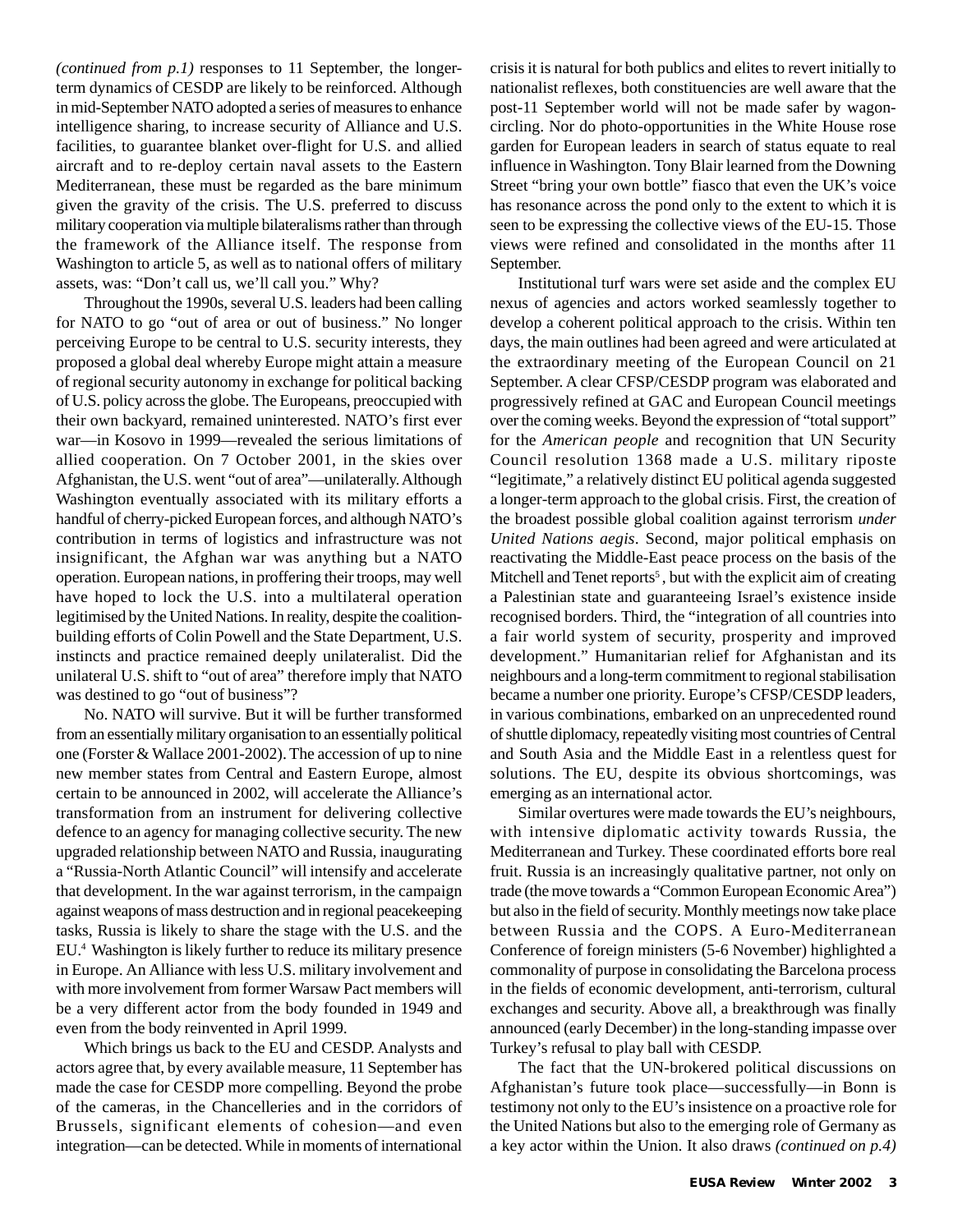*(continued from p.3)* attention to the relative discretion of France, torn between frustration and relief at playing only a minor role in the American military campaign. The 11 September crisis completed the transformation of Germany into a security actor determined—under Schröder's bold leadership—to play a part commensurate with its size and influence within the Union. Although Schröder's determination to deploy combat troops to Afghanistan was several steps ahead of public opinion (and could still backfire electorally), it cleared away a major hurdle to the harmonious development of a viable CESDP. The unprecedented mix of military and civilian instruments that will be the hallmark of CESDP's future political leverage now enjoys the support of all major players.

The one crucial outstanding problem is that of military capacity. The war against terrorism may well be more effectively conducted through civilian, police and intelligence instruments rather than through smart bombs. Cheque-book diplomacy and a concentration on development aid and the reconstruction of civil society are appropriate foreign and security priorities for an EU which does not seek to become a military superpower. But the carrot without the stick is a far less effective instrument than the carrot backed by the stick. At the Capabilities Improvement Conference on 19 November 2001, the EU began rectifying the very considerable deficiencies in its military "Force Catalogue." Despite an optimistically worded report, and despite the controversial declaration of CESDP "operationality" at the Laeken European Council, most analysts concur with the view of London's International Institute for Strategic Studies (IISS) that the EU has still "fail[ed] to grasp the severity of the looming crisis" and that "final operating capability" is unlikely to be met before 2012 (IISS, 2001: 291). One major problem is the continued reluctance of member states to adopt a proactive methodology, orchestrated by a formal Council of Defence ministers. The EU's current military inadequacy, compounded by the likely unavailability of U.S. assets, is the Achilles heel of the CESDP project. It is made worse by only half-hearted attempts to Europeanise and rationalise procurement and by the failure of political leaders to make the case to their publics for rising defence budgets. Worse still, given the near certainty that the US, in the wake of 11 September, will significantly increase defence spending, the already yawning gap between EU and U.S. capabilities will widen even further, rendering interoperability and cooperation in the field still more problematic.

Without the crucial attribute of military capacity, the considerable progress recorded in CESDP, resulting from powerful historical stimuli, considerable political will, harmonious institutional dynamics and the horror of the twin towers, will remain seriously incomplete.

*Jolyon Howorth is professor of French civilisation and Jean Monnet Professor of European politics at the University of Bath.*

#### **Acronyms**

**COPS**: *Comité Politique et de Sécurité* French acronym now widely preferred to the English PSC (Political and Security Committee). Comprises senior officials from the 15 member states based in the Permanent Representations and meeting twice a week. **EUMC**: European Union Military Committee. Comprising the 15 Chiefs of the Defence Staffs or their

representatives.

**GAC**: General Affairs Council. Bimonthly meetings of EU foreign ministers.

**HR-CFSP:** High-Representative for the CFSP (Javier Solana). Operates out of the Council Secretariat.

### **References**

- Andréani, Gilles, Christoph Bertram and Charles Grant (2001) *Europe's Military Revolution*. London: Centre for European Reform.
- Bannerman, Edward, Steven Everts, Heather Grabbe, Charles Grant, and Alasdair Murray (2001) *Europe After 11 September*. London: Centre for European Reform.
- Forster, Anthony and William Wallace (2001-2002) "What is NATO For?" *Survival*, 43: 4, 107-122.
- Howorth, Jolyon (2001) "European Defence and the Changing Politics of the European Union: Hanging Together or Hanging Separately?" *Journal of Common Market Studies*, 39: 4, 765-789.
- International Institute for Strategic Studies (2001) *The Military Balance 2001-2002*. Oxford, UK: Oxford University Press.
- Quinlan, Michael (2001) *European Defense Cooperation: Asset or Threat to NATO?* Washington, DC: Woodrow Wilson Center Press.

#### **Notes**

1. Strictly speaking, CESDP—an acronym launched at the Helsinki European Council in December 1999—is a sub-set of the Common Foreign and Security Policy (CFSP) launched at Maastricht in 1991. Since 1999, the CESDP project has dominated the concerns of policy-makers and analysts. In this article, in order to avoid excess acronymania, I shall use CESDP to cover both processes, unless otherwise indicated. 2. See explanations of acronyms at the end of this article. 3. The French media expressed out loud what the political class whispered in private: that the UK in particular had an asylum policy that amounted to harbouring terrorists. 4. While the U.S. Air Force "softened up" Taliban targets in Afghanistan, it was Russian military hardware, from Kalashnikovs to T-55 tanks, which allowed the Northern Alliance to achieve the all-important victory on the ground. 5. Former U.S. Senator George Mitchell presented a plan to end the *intifada* in May 2001which was accepted "100%" by Yasser Arafat but met with reservations from Israel. George Tenet,

director of the CIA, refined the plan with concrete proposals for a ceasefire and withdrawal to positions held in September 2000.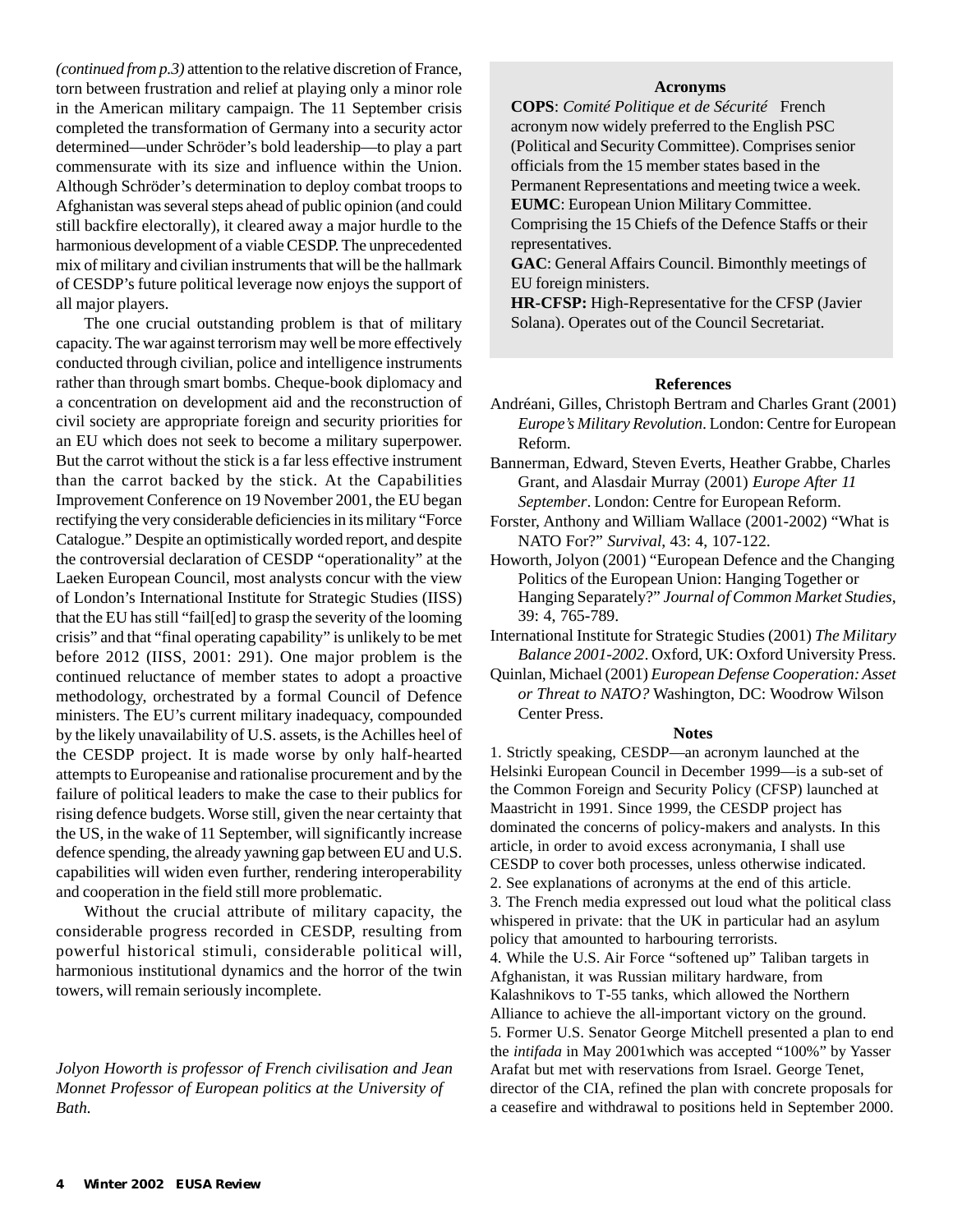# **Call for Proposals European Union Studies Association** *State of the European Union*  $TM$  *Volume 6*

In anticipation of publishing the next volume in our book series with Oxford University Press, the European Union Studies Association (EUSA) seeks proposals from our membership for volume six. Contingent on available funding, we anticipate that volume six will appear in Fall 2003 and may be produced in hardcover and e-book formats for library acquisitions and in paperback for classroom use. Like previous volumes in the series, volume six should provide an overview of recent developments in the European Union, while addressing a current, important EU topic or theme. Past volumes have been oriented around these themes:

| Volume 1 (1991): | Policies, Institutions, and Debates in the Transition Years |
|------------------|-------------------------------------------------------------|
| Volume 2 (1993): | The Maastricht Debates and Beyond                           |
| Volume 3 (1995): | Building a European Polity?                                 |
| Volume 4 (1998): | Deepening and Widening                                      |
| Volume 5 (2000): | Risks, Reform, Resistance and Revival                       |

Proposals must contain a statement of the volume's theme, objectives and purpose, with a tentative list of contributors, and the short-form *curriculum vita* of the editor(s). While the volume should be a general survey, editors will have the leeway to identify key empirical topics and key theoretical foci or debates, and may choose to make a statement that makes theoretical and political sense of the events of 2001 and 2002. In addition, the proposal should also include a chapter written by a senior scholar on the state of the field of EU studies, focusing on theory and/or methodology, and linking the ongoing study of the EU to larger questions in the disciplines. The proposal may also include a chapter on new approaches to teaching the EU. All contributors to our *State of the European Union* series must be current EUSA members.

The EUSA Executive Committee will read all the proposals and make a choice among them, provided suitable proposals are received. Interested EUSA members should submit proposals of 3-5 pages in hard copy (send 8 copies) to be received in the EUSA office no later than Friday, April 26, 2002. Late proposals will not be considered; we cannot accept proposals by facsimile or e-mail. Notification of the selected proposal will be made by letter no later than May 31, 2002. The decision of the EUSA Executive Committee will be final. The final manuscript should be provided to Oxford University Press no later than January 31, 2003.

Contingent on available funding, EUSA will pay an honorarium of \$500 to the editor; co-editors will split the honorarium. EUSA will also provide a budget of up to, but no more than, \$100 for out-of-pocket expenses such as paper, postage, and telephone calls; these expenses will be reimbursed after submission of the final manuscript to Oxford University Press and upon presentation of original receipts and EUSA's reimbursement request form. All disbursements from EUSA will be made in US\$ and by check only. EUSA will be the interlocutor between Oxford University Press and the volume's editor(s). Direct inquiries and submit proposals to:

Executive Committee For inquiries only: European Union Studies Association E-mail eusa@pitt.edu 415 Bellefield Hall Telephone 412.648.7635 University of Pittsburgh Facsimile 412.648.1168 Pittsburgh, PA 15260 USA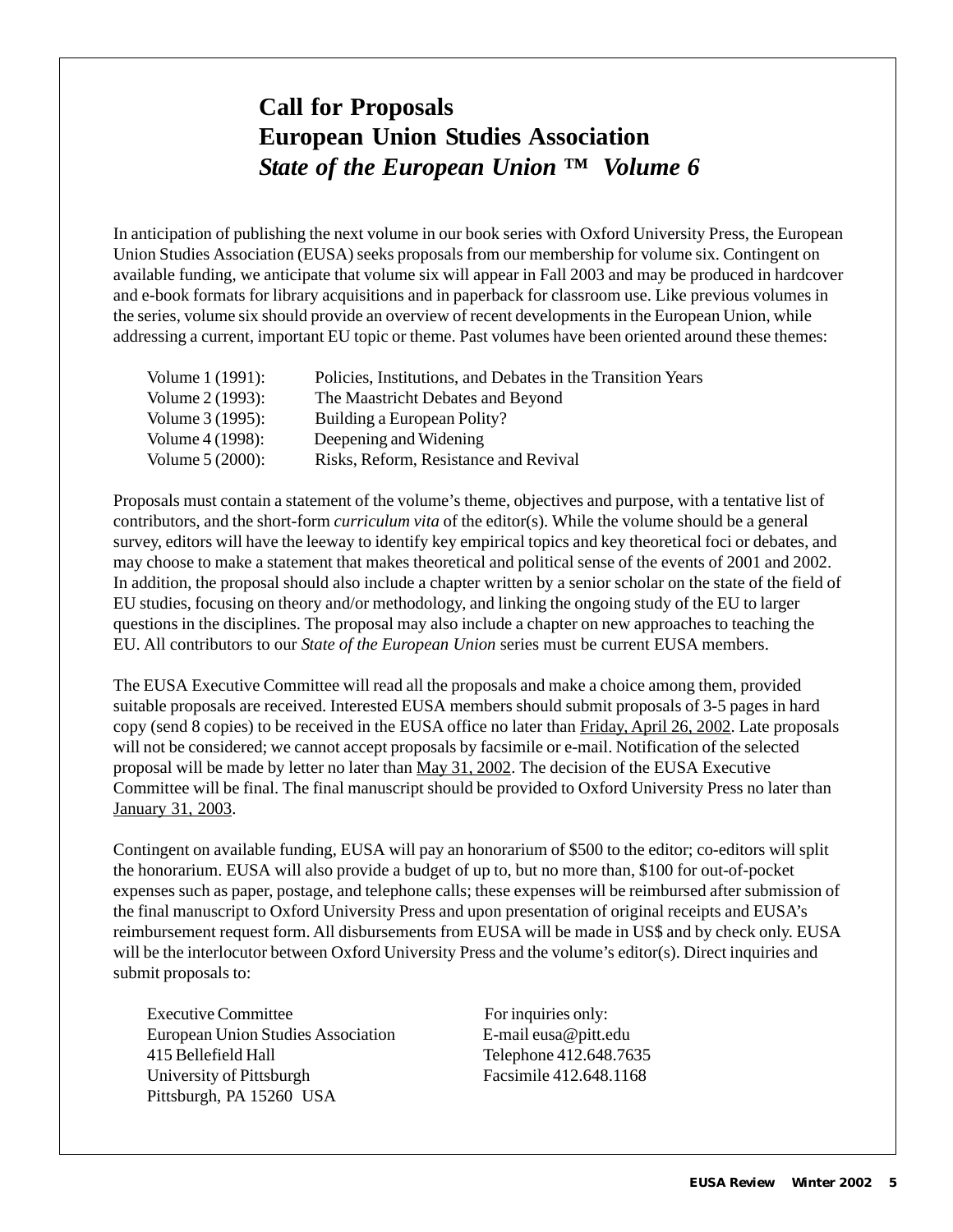## **"THE FUTURE OF THE EUROPEAN UNION" LAEKEN DECLARATION**

### **I. EUROPE AT A CROSSROADS**

For centuries, peoples and states have taken up arms and waged war to win control of the European continent. The debilitating effects of two bloody wars and the weakening of Europe's position in the world brought a growing realisation that only peace and concerted action could make the dream of a strong, unified Europe come true. In order to banish once and for all the demons of the past, a start was made with a coal and steel community. Other economic activities, such as agriculture, were subsequently added in. A genuine single market was eventually established for goods, persons, services and capital, and a single currency was added in 1999. On 1 January 2002 the euro is to become a day-to-day reality for 300 million European citizens.

The European Union has thus gradually come into being. In the beginning, it was more of an economic and technical collaboration. Twenty years ago, with the first direct elections to the European Parliament, the Community's democratic legitimacy, which until then had lain with the Council alone, was considerably strengthened. Over the last ten years, construction of a political union has begun and cooperation been established on social policy, employment, asylum, immigration, police, justice, foreign policy and a common security and defence policy.

The European Union is a success story. For over half a century now, Europe has been at peace. Along with North America and Japan, the Union forms one of the three most prosperous parts of the world. As a result of mutual solidarity and fair distribution of the benefits of economic development, moreover, the standard of living in the Union's weaker regions has increased enormously and they have made good much of the disadvantage they were at.

Fifty years on, however, the Union stands at a crossroads, a defining moment in its existence. The unification of Europe is near. The Union is about to expand to bring in more than ten new Member States, predominantly Central and Eastern European, thereby finally closing one of the darkest chapters in European history: the Second World War and the ensuing artificial division of Europe. At long last, Europe is on its way to becoming one big family, without bloodshed, a real transformation clearly calling for a different approach from fifty years ago, when six countries first took the lead.

#### **The democratic challenge facing Europe**

At the same time, the Union faces twin challenges, one within and the other beyond its borders.

Within the Union, the European institutions must be brought closer to its citizens. Citizens undoubtedly support the Union's broad aims, but they do not always see a connection between those goals and the Union's everyday action. They want the European institutions to be less unwieldy and rigid and, above all, more efficient and open. Many also feel that the Union should involve itself more with their particular concerns, instead of intervening, in every detail, in matters by their nature better left to Member States' and regions' elected representatives. This is

even perceived by some as a threat to their identity. More importantly, however, they feel that deals are all too often cut out of their sight and they want better democratic scrutiny.

### **Europe's new role in a globalised world**

Beyond its borders, in turn, the European Union is confronted with a fast-changing, globalised world. Following the fall of the Berlin Wall, it looked briefly as though we would for a long while be living in a stable world order, free from conflict, founded upon human rights. Just a few years later, however, there is no such certainty. The eleventh of September has brought a rude awakening. The opposing forces have not gone away: religious fanaticism, ethnic nationalism, racism and terrorism are on the increase, and regional conflicts, poverty and underdevelopment still provide a constant seedbed for them.

What is Europe's role in this changed world? Does Europe not, now that is finally unified, have a leading role to play in a new world order, that of a power able both to play a stabilising role worldwide and to point the way ahead for many countries and peoples? Europe as the continent of humane values, the Magna Carta, the Bill of Rights, the French Revolution and the fall of the Berlin Wall; the continent of liberty, solidarity and above all diversity, meaning respect for others' languages, cultures and traditions. The European Union's one boundary is democracy and human rights. The Union is open only to countries which uphold basic values such as free elections, respect for minorities and respect for the rule of law.

Now that the Cold War is over and we are living in a globalised, yet also highly fragmented world, Europe needs to shoulder its responsibilities in the governance of globalisation. The role it has to play is that of a power resolutely doing battle against all violence, all terror and all fanaticism, but which also does not turn a blind eye to the world's heartrending injustices. In short, a power wanting to change the course of world affairs in such a way as to benefit not just the rich countries but also the poorest. A power seeking to set globalisation within a moral framework, in other words to anchor it in solidarity and sustainable development.

### **The expectations of Europe's citizens**

The image of a democratic and globally engaged Europe admirably matches citizens' wishes. There have been frequent public calls for a greater EU role in justice and security, action against cross-border crime, control of migration flows and reception of asylum seekers and refugees from far-flung war zones. Citizens also want results in the fields of employment and combating poverty and social exclusion, as well as in the field of economic and social cohesion. They want a common approach on environmental pollution, climate change and food safety, in short, all transnational issues which they instinctively sense can only be tackled by working together. Just as they also want to see Europe more involved in foreign affairs, security and defence, in other words, greater and better coordinated action to deal with trouble spots in and around Europe and in the rest of the world.

At the same time, citizens also feel that the Union is behaving too bureaucratically in numerous other areas. In coordinating the economic, financial and fiscal environment, the basic issue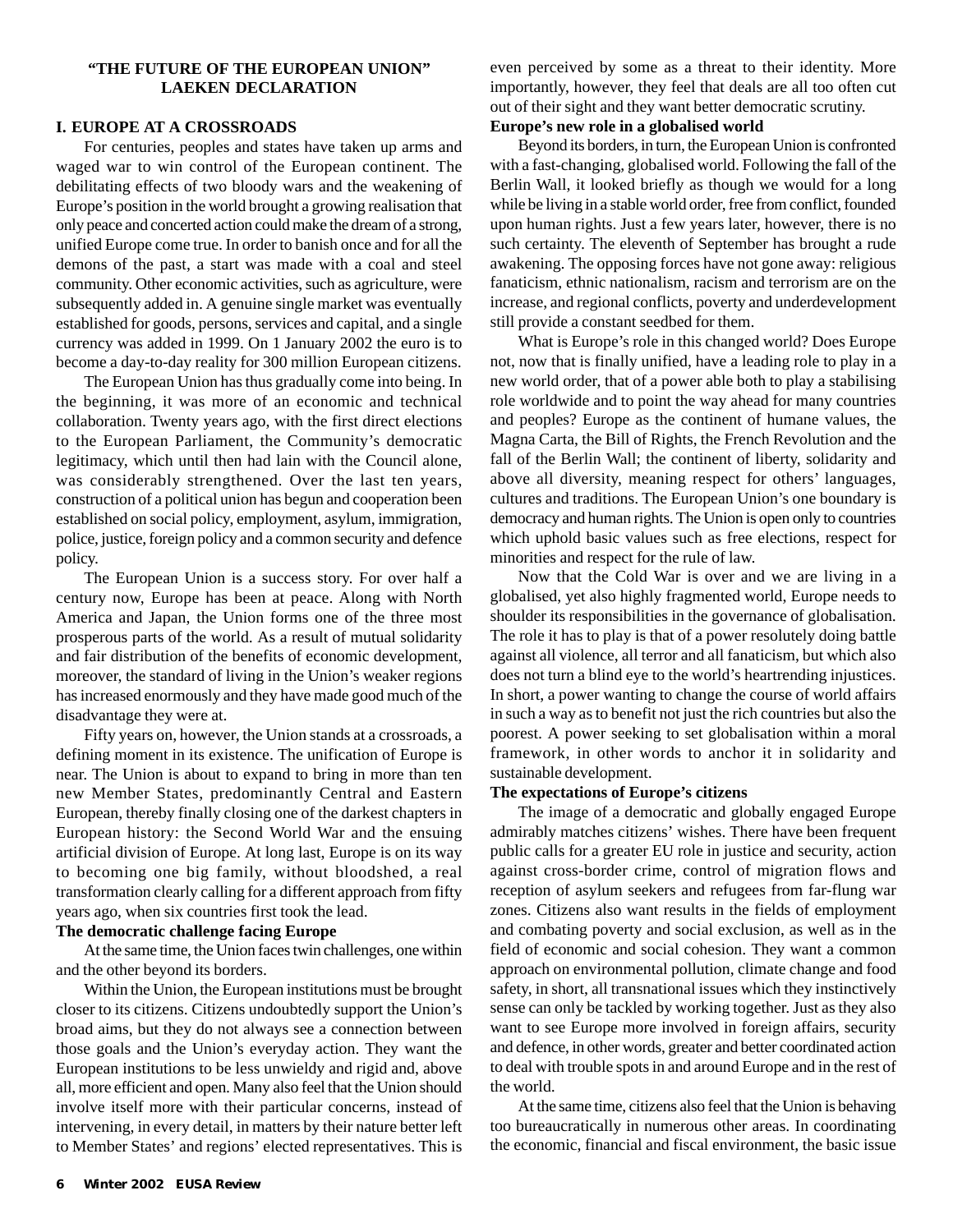should continue to be proper operation of the internal market and the single currency, without this jeopardising Member States' individuality. National and regional differences frequently stem from history or tradition. They can be enriching. In other words, what citizens understand by "good governance" is opening up fresh opportunities, not imposing further red tape. What they expect is more results, better responses to practical issues and not a European superstate or European institutions inveigling their way into every nook and cranny of life.

In short, citizens are calling for a clear, open, effective, democratically controlled Community approach, developing a Europe which points the way ahead for the world. An approach that provides concrete results in terms of more jobs, better quality of life, less crime, decent education and better health care. There can be no doubt that this will require Europe to undergo renewal and reform.

### **II. CHALLENGES AND REFORMS IN A RENEWED UNION**

The Union needs to become more democratic, more transparent and more efficient. It also has to resolve three basic challenges: how to bring citizens, and primarily the young, closer to the European design and the European institutions, how to organise politics and the European political area in an enlarged Union and how to develop the Union into a stabilising factor and a model in the new, multipolar world. In order to address them a number of specific questions need to be put.

### **A better division and definition of competence in the European Union**

Citizens often hold expectations of the European Union that are not always fulfilled. And vice versa - they sometimes have the impression that the Union takes on too much in areas where its involvement is not always essential. Thus the important thing is to clarify, simplify and adjust the division of competence between the Union and the Member States in the light of the new challenges facing the Union. This can lead both to restoring tasks to the Member States and to assigning new missions to the Union, or to the extension of existing powers, while constantly bearing in mind the equality of the Member States and their mutual solidarity.

A first series of questions that needs to be put concerns how the division of competence can be made more transparent. Can we thus make a clearer distinction between three types of competence: the exclusive competence of the Union, the competence of the Member States and the shared competence of the Union and the Member States? At what level is competence exercised in the most efficient way? How is the principle of subsidiarity to be applied here? And should we not make it clear that any powers not assigned by the Treaties to the Union fall within the exclusive sphere of competence of the Member States? And what would be the consequences of this?

The next series of questions should aim, within this new framework and while respecting the "acquis communautaire", to determine whether there needs to be any reorganisation of competence. How can citizens' expectations be taken as a guide here? What missions would this produce for the Union? And, vice versa, what tasks could better be left to the Member States? What amendments should be made to the Treaty on the various policies? How, for example, should a more coherent common foreign policy and defence policy be developed? Should the Petersberg tasks be updated? Do we want to adopt a more integrated approach to police and criminal law cooperation? How can economic-policy coordination be stepped up? How can we intensify cooperation in the field of social inclusion, the environment, health and food safety? But then, should not the day-to-day administration and implementation of the Union's policy be left more emphatically to the Member States and, where their constitutions so provide, to the regions? Should they not be provided with guarantees that their spheres of competence will not be affected?

Lastly, there is the question of how to ensure that a redefined division of competence does not lead to a creeping expansion of the competence of the Union or to encroachment upon the exclusive areas of competence of the Member States and, where there is provision for this, regions. How are we to ensure at the same time that the European dynamic does not come to a halt? In the future as well the Union must continue to be able to react to fresh challenges and developments and must be able to explore new policy areas. Should Articles 95 and 308 of the Treaty be reviewed for this purpose in the light of the "acquis jurisprudentiel"?

### **Simplification of the Union's instruments**

Who does what is not the only important question; the nature of the Union's action and what instruments it should use are equally important. Successive amendments to the Treaty have on each occasion resulted in a proliferation of instruments, and directives have gradually evolved towards more and more detailed legislation. The key question is therefore whether the Union's various instruments should not be better defined and whether their number should not be reduced.

In other words, should a distinction be introduced between legislative and executive measures? Should the number of legislative instruments be reduced: directly applicable rules, framework legislation and non-enforceable instruments (opinions, recommendations, open coordination)? Is it or is it not desirable to have more frequent recourse to framework legislation, which affords the Member States more room for maneuvre in achieving policy objectives? For which areas of competence are open coordination and mutual recognition the most appropriate instruments? Is the principle of proportionality to remain the point of departure?

### **More democracy, transparency and efficiency in the European Union**

The European Union derives its legitimacy from the democratic values it projects, the aims it pursues and the powers and instruments it possesses. However, the European project also derives its legitimacy from democratic, transparent and efficient institutions. The national parliaments also contribute towards the legitimacy of the European project. The declaration on the future of the Union, annexed to the Treaty of Nice, stressed the need to examine their role in European integration. More generally, the question arises as to what initiatives we can take to develop a European public area. *(continued on p.8)*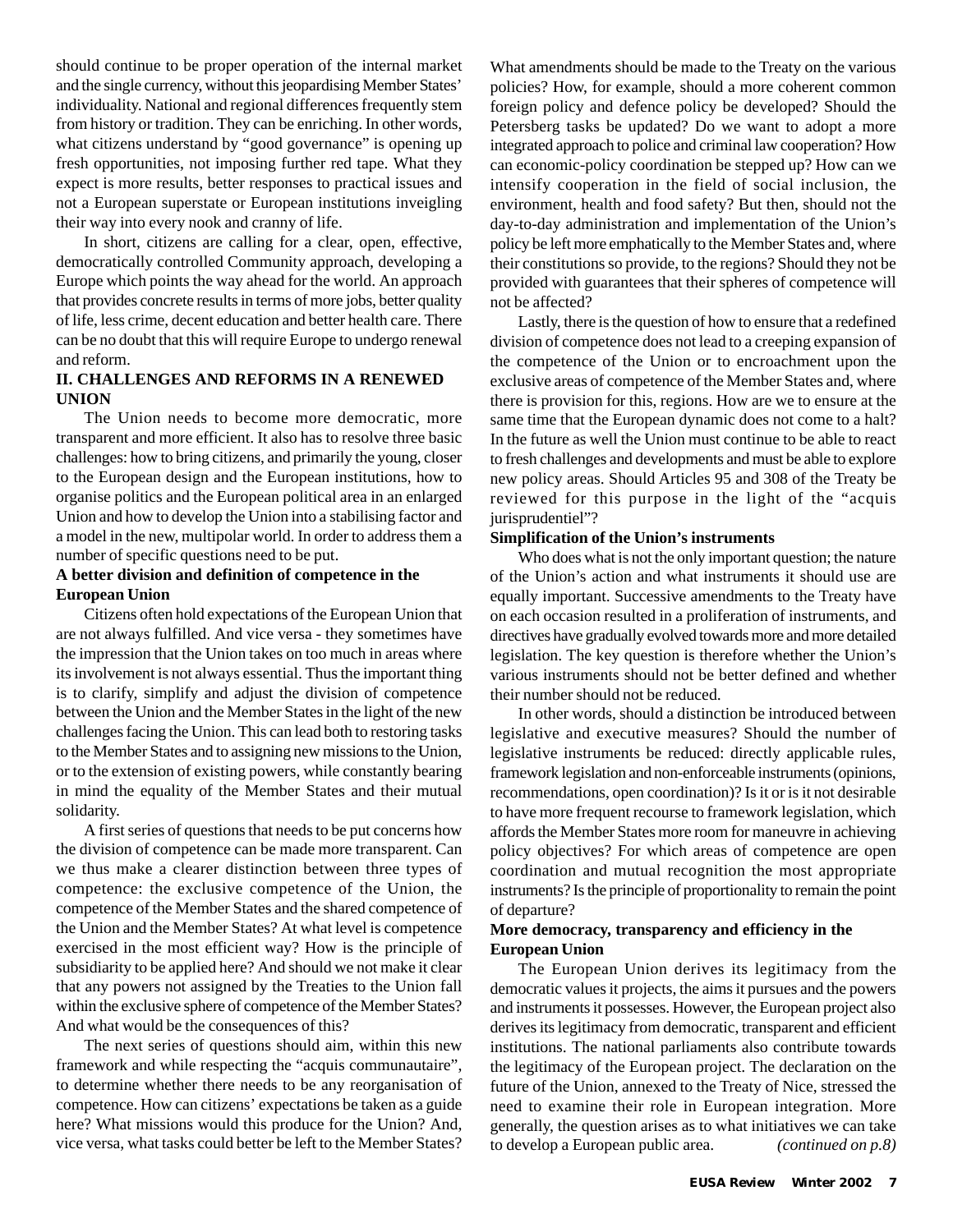*(continued from p.7)* The first question is thus how we can increase the democratic legitimacy and transparency of the present institutions, a question which is valid for the three institutions.

How can the authority and efficiency of the European Commission be enhanced? How should the President of the Commission be appointed: by the European Council, by the European Parliament or should he be directly elected by the citizens? Should the role of the European Parliament be strengthened? Should we extend the right of co-decision or not? Should the way in which we elect the members of the European Parliament be reviewed? Should a European electoral constituency be created, or should constituencies continue to be determined nationally? Can the two systems be combined? Should the role of the Council be strengthened? Should the Council act in the same manner in its legislative and its executive capacities? With a view to greater transparency, should the meetings of the Council, at least in its legislative capacity, be public? Should citizens have more access to Council documents? How, finally, should the balance and reciprocal control between the institutions be ensured?

A second question, which also relates to democratic legitimacy, involves the role of national parliaments. Should they be represented in a new institution, alongside the Council and the European Parliament? Should they have a role in areas of European action in which the European Parliament has no competence? Should they focus on the division of competence between Union and Member States, for example through preliminary checking of compliance with the principle of subsidiarity?

The third question concerns how we can improve the efficiency of decision-making and the workings of the institutions in a Union of some thirty Member States. How could the Union set its objectives and priorities more effectively and ensure better implementation? Is there a need for more decisions by a qualified majority? How is the co-decision procedure between the Council and the European Parliament to be simplified and speeded up? What of the six-monthly rotation of the Presidency of the Union? What is the future role of the European Parliament? What of the future role and structure of the various Council formations? How should the coherence of European foreign policy be enhanced? How is synergy between the High Representative and the competent Commissioner to be reinforced? Should the external representation of the Union in international fora be extended further?

#### **Towards a constitution for European citizens**

The European Union currently has four Treaties. The objectives, powers and policy instruments of the Union are currently spread across those Treaties. If we are to have greater transparency, simplification is essential.

Four sets of questions arise in this connection. The first concerns simplifying the existing Treaties without changing their content. Should the distinction between the Union and the Communities be reviewed? What of the division into three pillars?

Questions then arise as to the possible reorganisation of the Treaties. Should a distinction be made between a basic treaty and the other treaty provisions? Should this distinction involve separating the texts? Could this lead to a distinction between the amendment and ratification procedures for the basic treaty and for the other treaty provisions?

Thought would also have to be given to whether the Charter of Fundamental Rights should be included in the basic treaty and to whether the European Community should accede to the European Convention on Human Rights.

The question ultimately arises as to whether this simplification and reorganisation might not lead in the long run to the adoption of a constitutional text in the Union. What might the basic features of such a constitution be? The values which the Union cherishes, the fundamental rights and obligations of its citizens, the relationship between Member States in the Union? **III. CONVENING OF A CONVENTION ON THE FUTURE OF EUROPE**

In order to pave the way for the next Intergovernmental Conference as broadly and openly as possible, the European Council has decided to convene a Convention composed of the main parties involved in the debate on the future of the Union. In the light of the foregoing, it will be the task of that Convention to consider the key issues arising for the Union's future development and try to identify the various possible responses.

The European Council has appointed Mr V. Giscard d'Estaing as Chairman of the Convention and Mr G. Amato and Mr J. L. Dehaene as Vice-Chairmen.

#### **Composition**

In addition to its Chairman and Vice-Chairmen, the Convention will be composed of 15 representatives of the Heads of State or Government of the Member States (one from each Member State), 30 members of national parliaments (two from each Member State), 16 members of the European Parliament and two Commission representatives. The accession candidate countries will be fully involved in the Convention's proceedings. They will be represented in the same way as the current Member States (one government representative and two national parliament members) and will be able to take part in the proceedings without, however, being able to prevent any consensus which may emerge among the Member States.

The members of the Convention may only be replaced by alternate members if they are not present. The alternate members will be designated in the same way as full members.

The Praesidium of the Convention will be composed of the Convention Chairman and Vice-Chairmen and nine members drawn from the Convention (the representatives of all the governments holding the Council Presidency during the Convention, two national parliament representatives, two European Parliament representatives and two Commission representatives).

Three representatives of the Economic and Social Committee with three representatives of the European social partners; from the Committee of the Regions: six representatives (to be appointed by the Committee of the Regions from the regions, cities and regions with legislative powers), and the European Ombudsman will be invited to attend as observers. The Presidents of the Court of Justice and of the Court of Auditors may be invited by the Praesidium to address the Convention.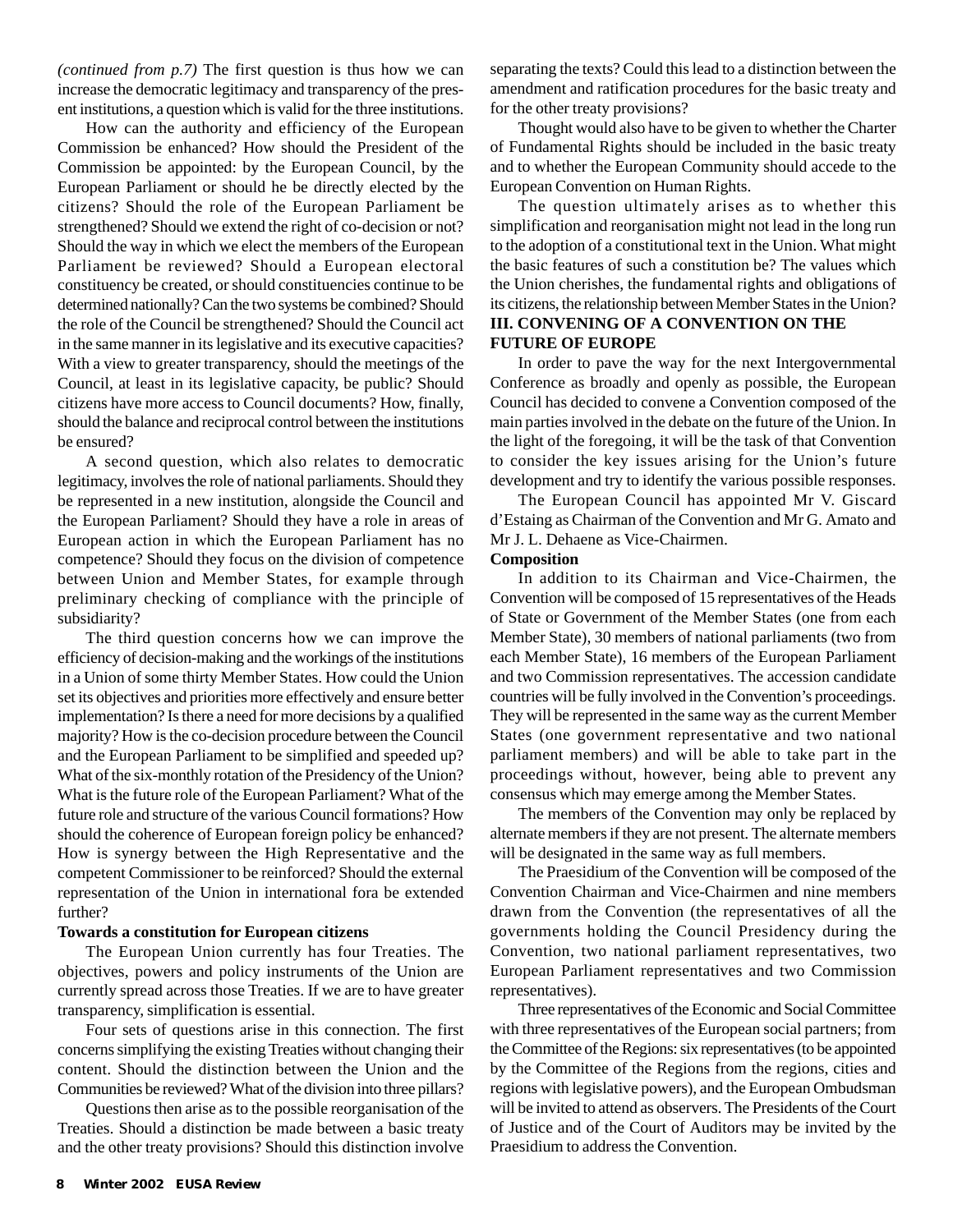### **Length of proceedings**

The Convention will hold its inaugural meeting on 1 March 2002, when it will appoint its Praesidium and adopt its rules of procedure. Proceedings will be completed after a year, that is to say in time for the Chairman of the Convention to present its outcome to the European Council.

### **Working methods**

The Chairman will pave the way for the opening of the Convention's proceedings by drawing conclusions from the public debate. The Praesidium will serve to lend impetus and will provide the Convention with an initial working basis.

The Praesidium may consult Commission officials and experts of its choice on any technical aspect which it sees fit to look into. It may set up ad hoc working parties.

The Council will be kept informed of the progress of the Convention's proceedings. The Convention Chairman will give an oral progress report at each European Council meeting, thus enabling Heads of State or Government to give their views at the same time.

The Convention will meet in Brussels. The Convention's discussions and all official documents will be in the public domain. The Convention will work in the Union's eleven working languages. **Final document**

The Convention will consider the various issues. It will draw up a final document which may comprise either different options, indicating the degree of support which they received, or recommendations if consensus is achieved.

Together with the outcome of national debates on the future of the Union, the final document will provide a starting point for discussions in the Intergovernmental Conference, which will take the ultimate decisions.

#### **Forum**

In order for the debate to be broadly based and involve all citizens, a Forum will be opened for organisations representing civil society (the social partners, the business world, nongovernmental organisations, academia, etc.). It will take the form of a structured network of organisations receiving regular information on the Convention's proceedings. Their contributions will serve as input into the debate. Such organisations may be heard or consulted on specific topics in accordance with arrangements to be established by the Praesidium.

### **Secretariat**

The Praesidium will be assisted by a Convention Secretariat, to be provided by the General Secretariat of the Council, which may incorporate Commission and European Parliament experts.

15 December 2001 The Future of the European Union Laeken Declaration

Document available on the Web site of the Belgium EU Presidency at <www.eu2001.be>, on the European Union's Web site, Europa, at <europa.eu.int/futurum/index\_en.htm> and on several European Commission Web sites.

# **Spotlight on Spain in the USA**

*Many EUSA members focus on EU member states. This feature highlights individual EU member states' official and major presences in the USA.*

#### Important Web sites

• Primary diplomatic Web site (in Spanish and English): www.spainemb.org

• The U.S. Embassy in Madrid hosts Web pages on the bilateral relationship, e.g., treaties, reports, speeches, and current news: www.embusa.es/bilateral/

• Sí, Spain, Rich site, in four languages, of Spanish current affairs as well as its historic, linguistic, and cultural development: www.sispain.org Related organizations:

• Fundación Consejo España-Estados Unidos www.consespain-usa.org

• Casa de América www.casaamerica.es

• Instituto Cervantes www.cervantes.es

Missions Embassy of Spain, 2375 Pennsylvania Ave. NW, Washington, DC 20037; tel. 202.452.0100. Ten consulates in Boston, Chicago, Houston, Los Angeles, Miami, New Orleans, New York, Puerto Rico, San Francisco, Washington, DC.

News EFE, the largest Spanish news agency in the world, owns newspapers, magazines, radio, and TV stations in scores of Spanish speaking countries and areas. Their Web site has 10 years of archived news articles (in Spanish) and photographs: www.efe.es/

#### Spain-U.S. Chamber of Commerce

Non-profit membership organization that fosters trade and investment between the two countries: www.spainuscc.org

#### Selected scholarly resources

• The *Mediterranean Studies Association* promotes the scholarly study of the Mediterranean region in all aspects and disciplines and publishes the annual academic journal, *Mediterranean Studies* www.mediterreaneanstudies.org

• *South European Society and Politics*, academic journal from Frank Cass Publishers www.frankcass.com/jnls/

• *Journal of Southern European and the Balkans*, academic journal from Carfax/Taylor & Francis www.tandf.co.uk/journals/

• EUSA has launched a new member-based interest section on the EU-Latin America-Caribbean, including Iberia. www.eustudies.org/eulacaribbeansection.html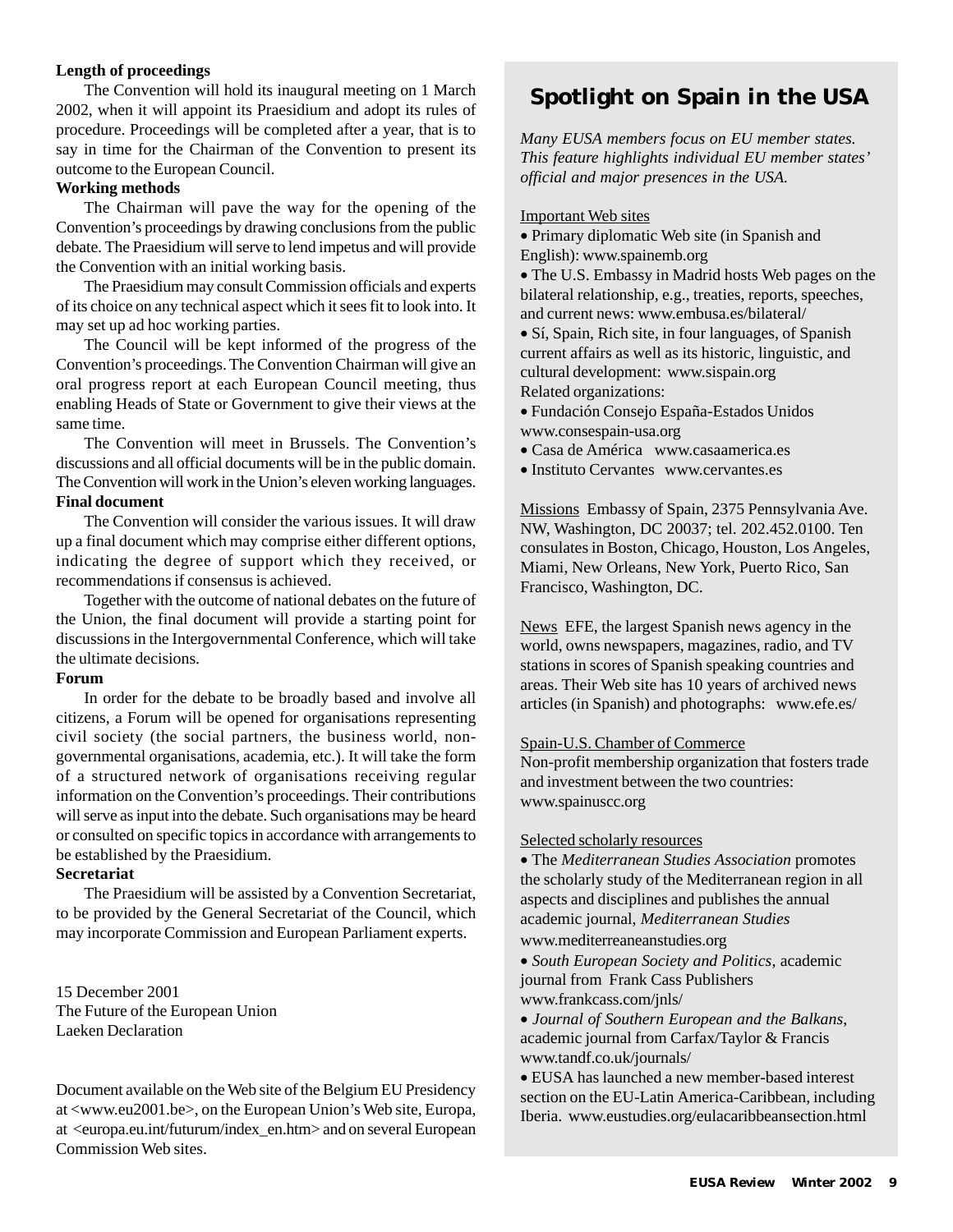# **Teaching the EU**

*Editor's note: This column is written by members of EUSA's "Teaching the EU" Interest Section. For more details about the Section and how to join it, please visit the Web page* www.eustudies.org/teachingsection.html

## **Taking the Mystery Out of Teaching on the EU John D. Occhipinti**

HOW MUCH CAN UNDERGRADUATES really learn about the European Union (EU) in one semester? What is the best way to facilitate this? These are important questions for faculty, but answers to them will likely differ somewhat from institution to institution. Thus, my intention with this short essay is merely to help other teachers of the EU reflect on what they do in their classrooms by describing my own objectives and strategies.

One way that my experience may be unique compared to colleagues at other universities is that my course is devoted solely to the subject of the EU, rather than embedded in a broader class on Western European politics. This allows me to approach my course similar to the way I might teach a course on American Government to visiting European undergraduates, who might have only one semester to learn as much as they can about politics in the United States. That is, I take a comprehensive approach to teaching my course, covering the EU's historical development and policy-making institutions, actors, and procedures, as well as its major policy areas.<sup>1</sup>

This obviously entails a great deal of detailed information for American undergraduates to absorb, especially since most know less about European politics when they begin the course, compared to what many European students seem to know about the United States. However, having taught my course every fall since 1996, I have been impressed by how much students can actually learn about the EU in one semester, as well as what they can retain long afterward. I attribute this at least partly to my teaching approach, which relies heavily on using visual aids and study guides aimed at taking the "mystery" out of the EU for my students.

Coverage of the historical evolution of European integration in the twentieth century accounts for about four weeks of my course. This not only helps students to see the EU of today in its proper historical context, but also to realize its potential for future growth and change. This promotes greater critical thinking about possible alternatives to the EU's present decision-making procedures and competences, such as those proposed in the Treaty of Nice or recently suggested by the Belgian Presidency at the Laeken European Council. Clear understanding of the EU's meager beginnings and gradual, though not always regular, development seems to help students overcome their own initial Euro-skepticism about the chances of further integration and enlargement. Devoting so much time in the semester to the history of the EU means sacrificing coverage of other areas, but this

helps to justify the cross-listing of my course in our History Department, helping to attract more students.

Although the examination of the EU's history comes early in the course, I have found it best not to teach this as a mystery. This means that I use the very first week of the semester to provide students with a comprehensive overview about the *present* state of the EU, describing the nature of its three pillars, how they work, and the policies handled by each. This helps students better to appreciate the historical information that they must understand later on. Consider how difficult it would be to teach the history of American politics to students who are completely unfamiliar with politics in the United States. That is, students are likely to make more sense out of any history when they already know how the "story" turns out in the end.

Another way to help students appreciate the EU's history is to provide them with a suitable conceptual framework. To this end, I devote time during the first week of classes to developing the concepts of supranationalism and intergovernmentalism, as well as the functionalists and realist paradigms associated with these. In addition, I make use of a chart, as a handout and overhead, which compares the history, nature, and significance of the major EC/EU treaties. Along with the framework provided by the concepts, this chart helps students to categorize and prioritize the details in the EU's history and to see the "forest from the trees."

Following a midterm exam on concepts and history, the course turns to a month of reading and instruction on the decisionmaking bodies of the EU, covering one major institution per class (e.g., the Commission, Council, EP, and ECJ). For the last several years, I have made use of a very detailed institutional diagram that I have created. This depicts all of the decision-making bodies in pillar one, including many of their significant sub-parts, offices, and decision-making mechanisms. For example, the figure on the diagram containing the Council of Ministers includes, among other details, a breakdown of weighted votes and COREPER. Likewise, the European Parliament is depicted with its present party groups, national seat allocations, committees, etc. This diagram is provided to students at the very start of the semester and is displayed as an overhead during each session of the second part of the course. This helps students to learn visually, taking the mystery out of learning about the EU's institutions by supporting the assigned readings and class discussions.

Each day, I cover a different body on the diagram and its subparts, as well as describing the functions of these, using the diagram on an overhead. As we progress through the institutions, students can gradually see how all of the pieces fit together, and I reinforce this by using the diagram to review what we have already covered and where we are going. The success of this approach is evident at the next midterm exam (and again at the final exam), when students are asked to reproduce the diagram in full detail by drawing it on a blank sheet of legal-sized paper. Along with this, students write a companion essay that describes the EU's general legislative process in pillar one, from the impetus of a proposal through the possible adjudication of disputes. There is indeed a lot to memorize and learn for the exam on this material, but there is no mystery in this for students, as they know these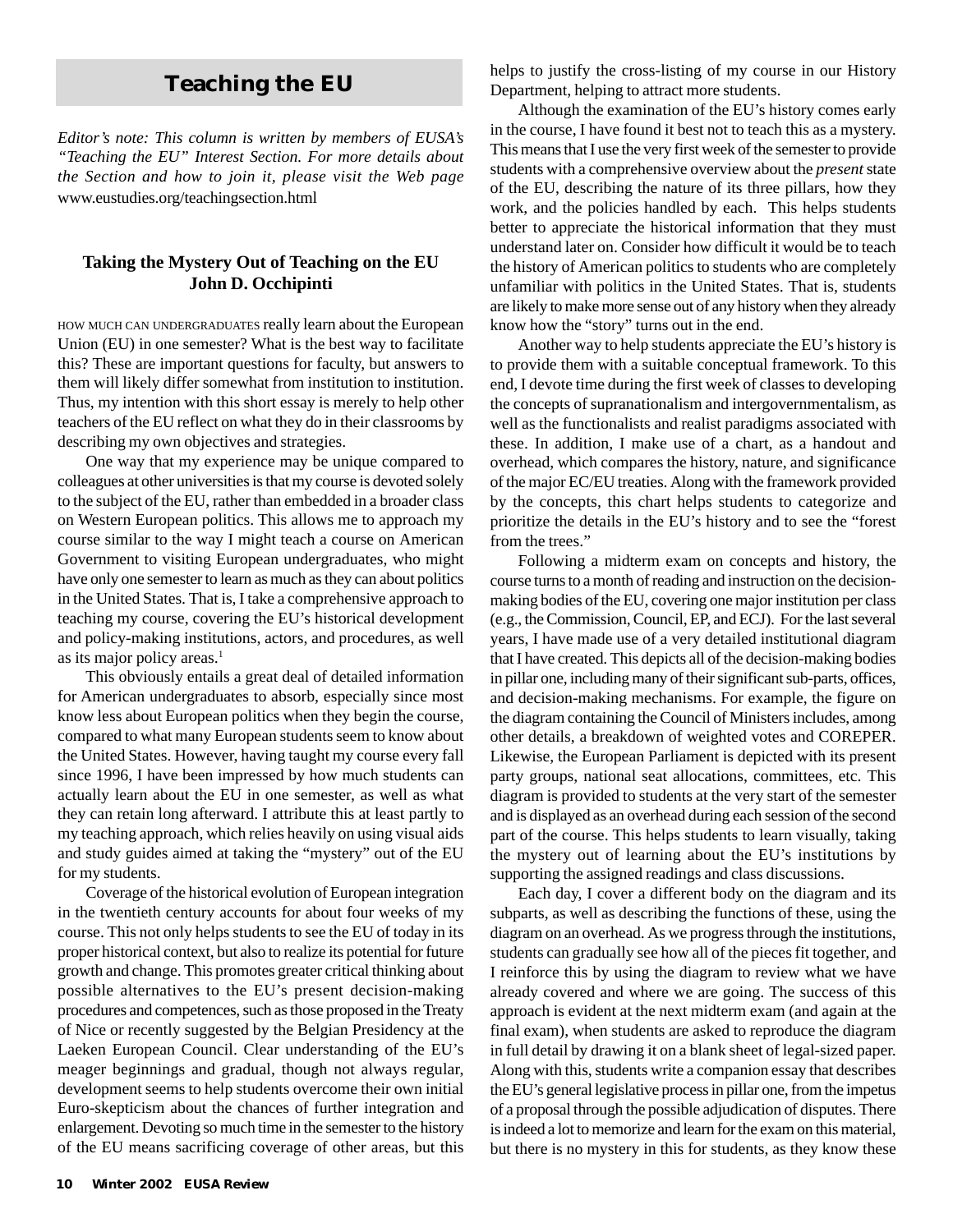questions are coming. Although I have been using this method for the past five years, I am still quite impressed by how well students can accomplish these tasks, displaying not only a detailed knowledge of the EU's governmental institutions, but also a sound comprehension of how these work and are related.2

The remaining weeks of the semester cover eight to ten major policy areas of the EU, with a particular emphasis on how each of these is related to the question of the impending enlargement of the EU. In fact, enlargement is treated as a separate policy area in its own right at the end of the semester, as well as being examined simultaneously with the CAP at the start of this section of the course. One noteworthy feature of this part of the course is that each session includes time for students to make conferencestyle presentations of their on-going research projects related to that day's policy area.

After taking student proposals, I assign paper topics to insure that every policy area is covered and that no more than two presentations take place each class session.<sup>3</sup> In recent years, students' research has been greatly facilitated by the growing on-line availability of policy-orientated research and press articles on the EU, as well as the wealth of information found on the Europa web site. In addition, I have built a "Blackboard" web site for my course, which contains several useful links and my own research paper guide.4 The research paper helps students to become experts on their topic, while gaining a sound overview of the EU's other policies through lectures, class discussion, and other student presentations. Furthermore, making their own presentations helps students to learn actively and hone their public speaking skills.

In addition to working on their papers, students are provided with a blank chart at the start of the third part of the course, which entails columns for each policy area and rows for various categories of information about them (e.g., rationale, history, key documents, policy components, etc.). Students are required to fill in the chart's blank boxes with notes and submit a copy of the chart before the comprehensive final exam, keeping a copy for use as a study guide. As in earlier parts of the course, this approach helps to take the mystery out of studying the EU, by helping students to focus on the most important aspects of each policy, as well as providing them with a way of comparing policy areas according to the different categories.

This chart serves as a take-home portion of the final exam, but also as a study sheet. Near the end of the course, I provide students with a review sheet, letting them know what to expect on the final exam, including the kinds of questions from the third part of the course based on their policy chart. This review sheet also contains an essay question for the final exam on the tension between supranationalism and intergovernmentalism in the history of the EU. This guides students in the review of their class notes and readings from the first part of the course with an eye to the "big picture." Students are also reminded that they will have to re-draw the institutional diagram on the final exam. With this kind of help, most students ultimately do quite well on the final exam, displaying a sound understanding of the EU's history, institutions, and policies.

To summarize, my teaching method aims to promote learning about the EU by making use of various presentation techniques, visual aides, and study guides. Students' understanding of the European Union is also reinforced by various active learning techniques, including class discussion, paper presentations, and (for some) participation in intercollegiate simulations. Although many aspects of my course are quite conventional, I hope that this account of my teaching method is helpful to faculty in their own efforts to take the mystery out of learning about EU for their students.

*John D. Occhipinti (Dept. of Political Science, Canisius College) is completing a book on the politics of police cooperation in the European Union, focusing on the development of Europol and related institutions.*

#### **References**

Dinan, Desmond (1999) *Ever Closer Union: An Introduction to European Integration* (2nd Ed.). Boulder, CO: Lynne Rienner Publishers.

George, Stephen and Ian Bache (2000) *Politics in the European Union*. Oxford, UK and New York: Oxford University Press.

- McCormick, John (1999) *The European Union: Politics and Policies* (2nd Ed.). Boulder, CO: Westview Press.
- Nugent, Neill (1999) *The Government and Politics of the European Union* (4<sup>th</sup> Ed.). Durham, NC: Duke University Press.
- Wallace, Helen and William Wallace (eds.) (2000) *Policy-Making in the European Union* (4<sup>th</sup> Ed.). Oxford, UK and New York: Oxford University Press.

#### **Notes**

1. There are many fine textbooks available to help faculty teach the EU. See, for example, Dinan (1999), George and Bache (2000), McCormick (1999), Nugent (1999), and Wallace and Wallace (2000). Faculty might also want to supplement or update these readings by using materials found on the massive Web site of the EU itself (http://europa.eu.int/).

2. For some students, this understanding is reinforced each year by their participation in an international, intercollegiate simulation, "Eurosim," organized by the Trans-Atlantic Consortium for European Union Simulations and Studies. Students are assigned "alter-egos" (e.g., MEP, Minister, COREPER, Commissioner, etc.), and then they act out these roles out within a given policy theme and format. For more information see www.fredonia.edu/department/polisci/eurosim/. 3. The number of students enrolled in my course typically ranges from 10-20, and we cover at least ten different EU policy areas. The topics and enrollment vary according to that year's theme and location for Eurosim, which takes place in Europe every other year. Eurosim 2002 was held January 3-6 in Prague. 4. "Blackboard" is the brand name for a template allowing easy creation and maintenance of Web sites for academic courses; see all the Blackboard products and e-Education services at www.blackboard.com. See my Blackboard-based syllabus at this long, though accurate, URL: http://courseinfo.canisius.edu/bin/ common/course.pl?frame=top&course\_id=\_1377\_1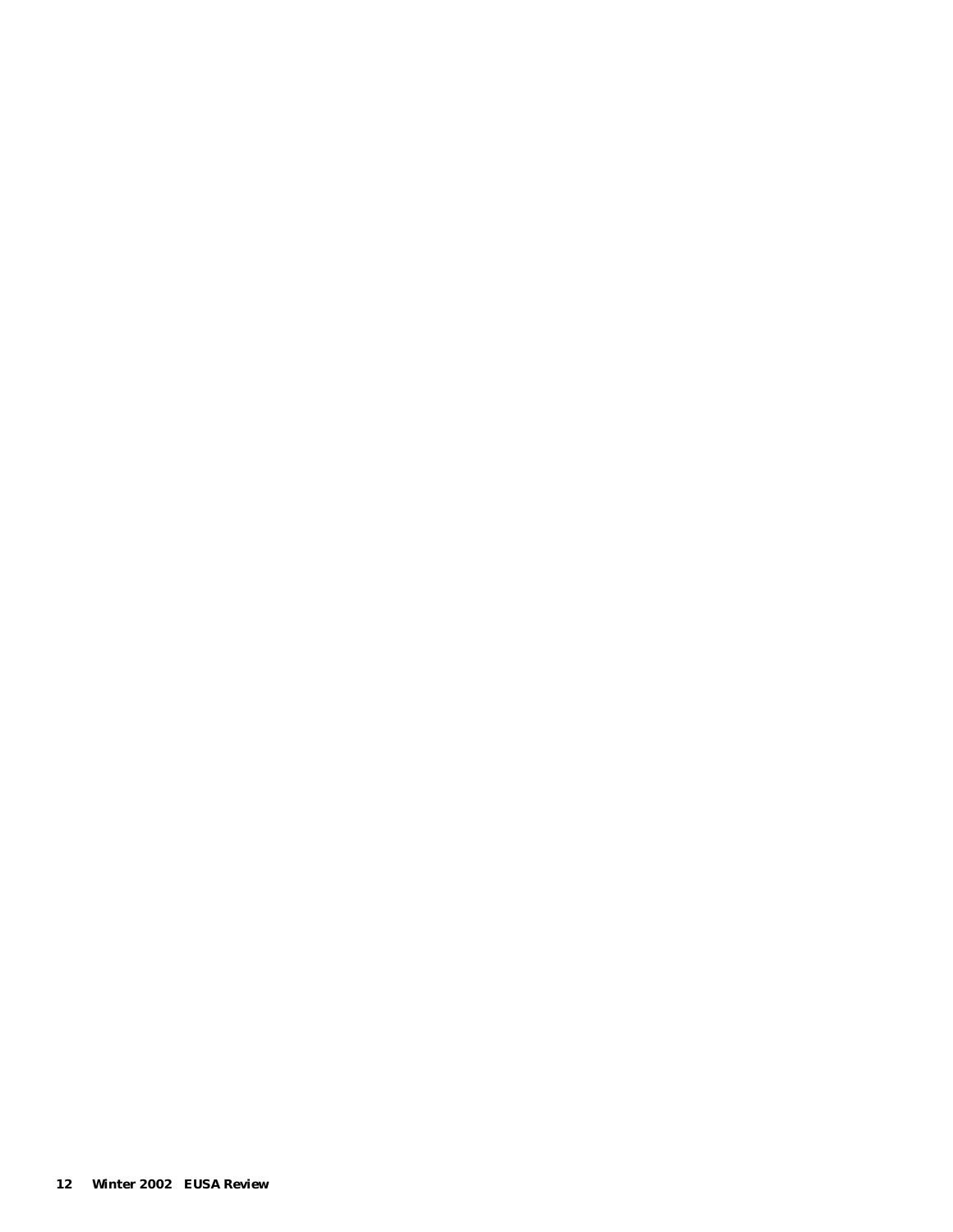# **EUSA Interest Sections**

#### **History**

In response to strong support indicated by EUSA members who responded to our 1998 Tenth Anniversary Member Survey, the EUSA Executive Committee decided to establish memberbased interest sections on any topic related to European Union affairs. As in other academic associations, the interest sections reflect the diverse interests and energies of the membership and it is hoped that the sections will be a vibrant part of EUSA.

Five EUSA interest sections have now been launched. They draw members from throughout academia, government agencies, law firms, think tanks, and others, from many countries. Their activities range from a collaborative research project to a small conference to a compilation of syllabi, to give a few examples. One of the many benefits of the sections is that they bring together the EUSA membership in smaller subgroups based on common EU-related interests. They have the potential to become effective working groups in subfields of EU studies, as the field itself grows and becomes more specialized. The section Web pages, member rosters, activities, and other information may be found on the EUSA Web site (go to www.eustudies.org and click on "Interest Sections"). The existing EUSA sections are:

*EU Law* (D. Bruce Shine, Coordinator)

*EU Political Economy* (Erik Jones and Amy Verdun, Co-Chairs) **Teaching the EU** (Peter Loedel, Chair)

*EU-Latin America-Caribbean* (Joaquín Roy, Chair)

*EU Economics* (Patrick Crowley and Brian Ardy, Co-Chairs) **Section Policies**

EUSA's overarching policies and practices for member interest sections, adopted by the EUSA Executive Committee in January 2000, are as follows:

• Interest section members must be current EUSA members.

• Interest sections must have a minimum of 15 members.

• Interest section members pay \$5 dues per annum in addition to their EUSA membership dues. This amount is allocated to EUSA to help cover administrative costs relating to the interest sections.

• Interest sections may decide to increase their membership fees, and will receive the difference from EUSA between the two amounts in order to fund their special projects and activities.

• EUSA will host dedicated Web page(s) for the interest sections as part of the EUSA Web site.

• The EUSA office will set up and maintain an e-mail distribution list for each interest section.

• Interest section members will appear in a separate set of listings in the biennial EUSA Membership Directory.

• The EUSA office will generally commit to assisting interest sections in recruiting members and disseminating information about their activities.

• Each interest section must elect a chair, coordinator, or other leader who will serve as the primary liaison with EUSA and is responsible for interest section financial matters. Interest section members may also decide to elect other officers.

• Interest sections are encouraged to submit panel proposals for the EUSA Conference.

In October 2001 the EUSA Executive Committee also adopted the following set of policies to govern and guide the activities of EUSA interest sections, in light of the growing number of such Sections. EUSA interest sections must:

• Meet at each EUSA Conference.

• Carry out at least one added-value project each year (e.g., Web pages, newsletters, publications, colloquia or workshops, syllabi bank, or other form of information exchange).

• Develop, within 12 months of establishment of the section, a democratic process of selecting section leadership and inform the EUSA board of that process.

• Make an annual report of activities to the EUSA board.

In addition to meeting the above-mentioned guidelines, sections will be evaluated every three years by the EUSA board (and discontinued if not active or active but not operating within EUSA interest section guidelines and policies).

As general principles, interest sections should recruit new members to the Association and contribute to the greater welfare of the Association.

Interest sections of the EUSA are subordinate bodies who shall not possess the legal authority to speak on behalf of the EUSA, obligate EUSA funds, or obligate or give the impression that they have the legal authority to commit the EUSA to any policy or position unless and until such action and/or conduct has been approved by the EUSA Executive Committee or by action in compliance with EUSA policy and procedures as contained within the EUSA Constitution and By-laws.

#### **Proposal Guidelines**

Here's how to propose an EUSA interest section:

• Any EUSA member may propose an interest section.

• Proposal must be a 1-2 page formal letter (500 words maximum) on institutional letterhead including a rationale for the interest section topic and a brief statement of the proposer's qualifications for leading it (submit two copies of this letter).

• Proposer(s) must make at least a one-year commitment to leading the section.

• Please include the *short form* of proposer(s)' curriculum vitae (one copy).

• Proposal must have at least ten brief letters of support from EUSA members (must be collected and submitted en toto by the proposer, not submitted individually to EUSA by their authors); these letters may be in the form of printed e-mail messages with contact coordinates, such as typically appear in an e-mail signature, given.

• Deadline for proposals: ongoing.

• Decisions on interest section proposals and policies to be made by the EUSA Executive Committee and its appointed Sub-Committee, if any. Decisions of the EUSA Executive Committee are final.

Please use regular mail (not e-mail or fax) to submit your interest section proposal to the EUSA Administrative Office, 415 Bellefield Hall, University of Pittsburgh, Pittsburgh, PA 15260 USA. With questions about how to put together an interest section proposal, please send an e-mail to eusa@pitt.edu. EUSA members are encouraged to inquire about their interest section ideas before putting together a proposal.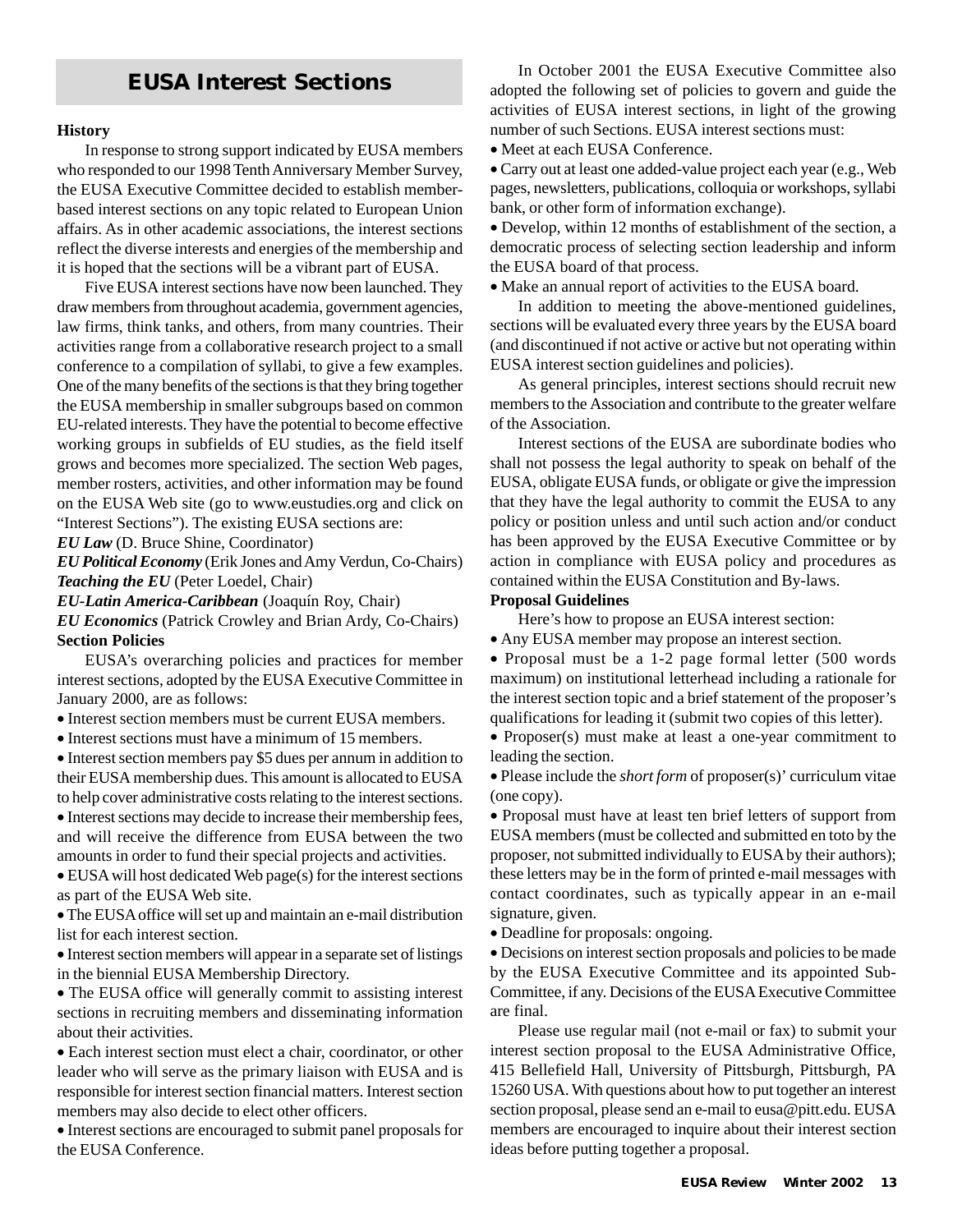# **Book Reviews**

### **Carol Cosgrove-Sacks (ed.) Europe, Diplomacy and Development: New Issues in EU Relations with Developing Countries. New York: Palgrave, 2001, 286+ pp.**

THIS VOLUME GREW OUT OF a course at the College of Europe, Bruges. Carol Cosgrove-Sacks has collected the student essays from the course, edited them, and supported them with introductory and concluding essays of her own, which not only "bookend" the collection but provide intellectual focus and coherence. In fact, the Cosgrove-Sacks essays give this collection their real worth. The overall thesis and argument of the editor suggests that the EU, in the 1990s, contributed more than half of all overseas development aid. Accordingly, this volume argues that the EU contribution to development is financially important, and perhaps even governing in some ways, and that the EU has an opportunity to make an important contribution in determining the general policies and the direction of development assistant strategies and policies.

The book makes the claim that the EU is both the principal market for exports from developing countries and the main source of financial and technical assistance. This is somewhat overstated if one takes Latin America and Asia into account, but as the volume makes clear, directly and indirectly, the main focus is EU development policy, both current and historical, for the African, Caribbean and Pacific States (ACP), if one sets aside EU-East Europe assistance. In fact, almost all the essays in this collection focus on the historical and contemporary issues facing the ACP states and the treaties which have formalized the EU-ACP policies in the various Lomé Conventions since the mid 1970s. A dominant question for the reader is whether the cumulative evidence and arguments in this volume show that the EU has reflected, and still reflects, global trends in development strategy, or whether the EU, given its actual and potential heft as an economic and political force, is in a position to affect the direction of development thinking that other actors adopt, including IGOs and NGOs.

The editor is clear about her own conclusion when she states "EU development cooperation policies dictate the terms and conditions of access to the most important market in the world for exports of developing countries. Collectively the EU countries are the largest shareholders in the IMF and the World Bank, and their policies play an increasingly important role in the UN and other multilateral funding agencies" (p. 283). One notes, even in this assertion, hope and possibility rather than tangible reality. It may well be that the EU ought and can play a more important role in guiding and funding development policies on a global scale, yet from a non-European perspective, this strikes one somewhat as wishful thinking. More concretely, the editor is quite right, of course, to indicate that Europe already plays a substantial role regarding the Lomé group of countries, and that the EU ought to play a more telling and creative role in future.

The editor and a few of the contributors also point out the interface between political and development objectives of the EU regarding the content and directions of the various Lomé Conventions. Indeed, the many aspects of the Lomé Conventions, which are covered in almost every chapter in the book, are as much political instruments as they are economic instruments. Cosgrove-Sacks makes this valid point clearly and well. Unfortunately neither this intellectual strand nor several others are carried through in the work of the many contributors. The net result makes this a useful research tool for anyone who wants to understand the

> specific provisions in the EU relevant to EU development policies. One of the strongest points of the collection is to give the reader an understanding of EU policies on many aspects of the various Lomé Conventions. The collection is a good source for examining the historical changes in EU legislation, law, and policies. For the broader and more weighty questions of the EU and development policies of the past, present, and future, the essays of the editor stand out. Not only does Cosgrove-Sacks frame how one might examine and judge EU development policies, but her essay fully addresses the subtitle of the book: "New Issues in EU Relations with Developing Countries." The new issues are multilayered, of course, and include the end of the Cold War, global trends in democratization, freer markets, changes within Europe itself, and the overall sad mess on the African continent, to name only the most obvious. The editor wishes to alert Europe and the reader to imagine that the EU could lead with some new thinking. The many, often short, essays in this volume anchor U.S. to the past and present formal structure of EU development policy. This approach may not be wholly satisfactory to moving forward creatively, but one benefits from

> Most of the essays, which range over a wide spectrum of EU development issues, are solidly researched. There is tendency for essays to be strong on legal references to the precise clauses and provisions in treaties and other formal documents covering any given issue. The advantage for the reader or the researcher is that the essays provide a good research tool regarding the legal and administrative basis of EU workings and policies. Be it a chapter on biodiversity or humanitarian assistance, each essay puts at the reader's fingertips the precise EU policies, legislation, and agreements. As might be surmised, such an approach tends to be weaker on original analysis, thinking, and creative strategies about how to move forward. Ironically, the editor's call to arms for the EU to play a larger and more creative role is somewhat undermined by the essays that are often excessively legalistic

> Cosgrove-Sacks' contributions provide the intellectual framework within which the other essays might serve as informational background. But the intellectually interesting points are mostly made by the editor. Cosgrove-Sacks discusses the historical and ongoing tensions within the EU between multilateral EU development policies and the bilateral policies of the individual EU member states. This dichotomy has been particularly relevant with respect to the former African colonies. France or Britain's role in the various Lomé Conventions surely needs to be seen as parallel to the pursuit of bilateral French and British interests and relationships with specific African states.

rather than free flowing and thought provoking.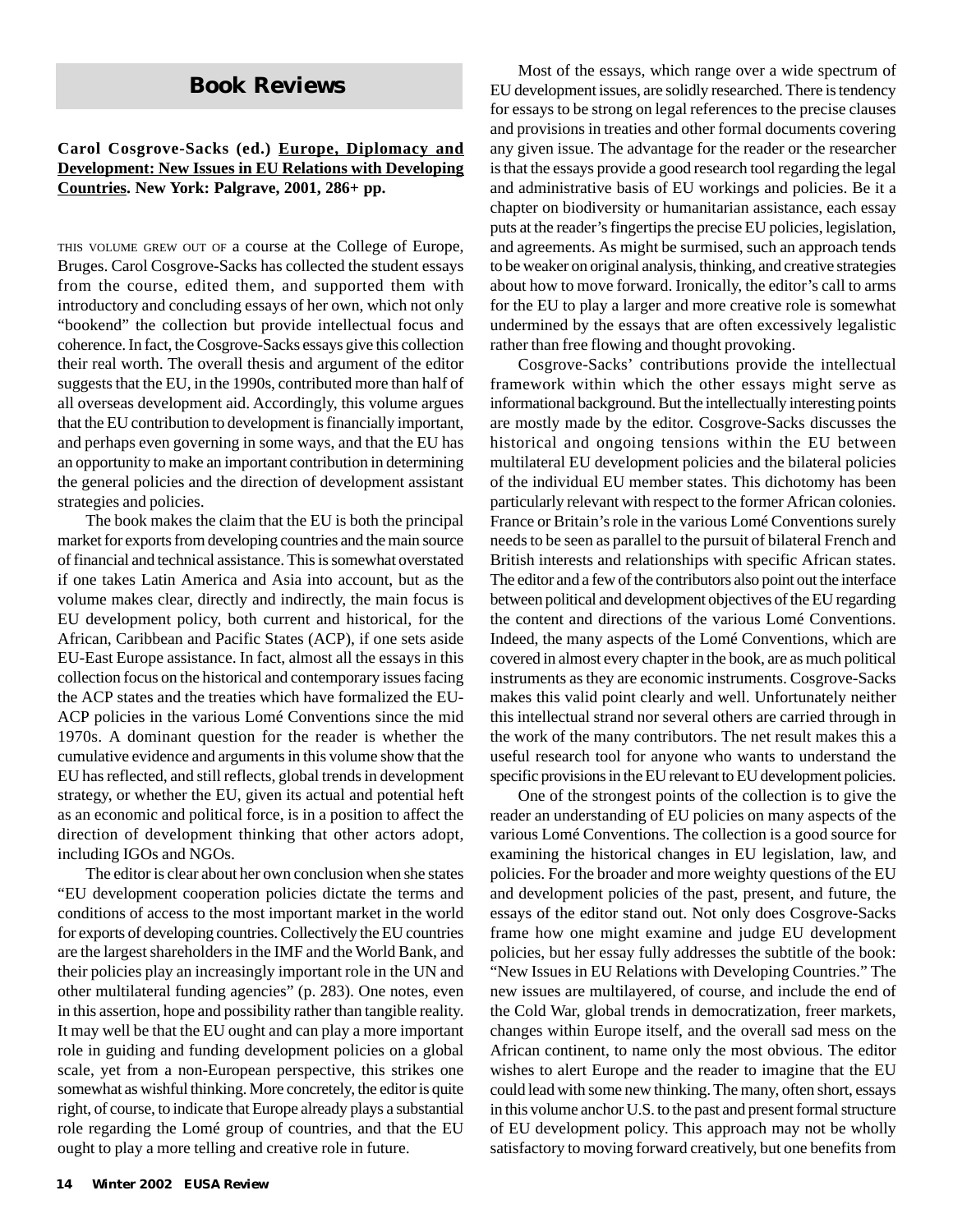the solidity of the effort and can take pleasure in Cosgrove-Sacks' encouraging call to thought and action.

> **Isebill V. Gruhn University of California Santa Cruz**

**George A. Bermann, Matthias Herdegen, and Peter L. Lindseth (eds.) Transatlantic Regulatory Cooperation: Legal Problems and Political Prospects. Oxford: Oxford University Press, 2000, 627+ pp.**

 $\overline{\phantom{a}}$ 

TRANSATLANTIC RELATIONS HAVE GAINED considerable interest as a field of study among political scientists. The EU-U.S. trade relation is the driving force behind many global developments. Thus, agreement between the EU and the U.S. has become a prerequisite for major decisions to be taken within the WTO. Also, the EU and the U.S. present two of the most widely researched political systems in the world, which have been influential as models for other democracies or regional integration schemes. As a consequence, transatlantic relations offer strong opportunities to study developments and phenomena that have a wider relevance.

The book edited by Bermann, Herdegen and Lindseth focuses on one aspect of transatlantic relations: regulatory cooperation. With the gradual erosion of tariffs and quotas, domestic regulations have decisively moved to center-stage in the debate on trade liberalization. Some of the most widely publicized trade disputes between the EU and the U.S. have evolved around differences in domestic regulations that proved barriers to trade for one party or the other. At the same time, attempts to overcome these differences have met with considerable suspicion on the part of politicians and public interest groups that fear an erosion of domestic standards and of autonomy in setting regulatory standards in the first place.

As a result, regulatory cooperation has become an extremely interesting and pertinent issue: it lies at the intersection of international and domestic politics; it combines technical issues and political choices; and, last but not least, it brings together elements from economics, law and political science.

The book Transatlantic Regulatory Cooperation is the outcome of an international conference held in April 1999. It brings together contributions from eminent lawyers, political scientists and practitioners from both sides of the Atlantic. In so doing, it aims to "deal as systematically as current knowledge and experience permit with the transatlantic regulatory cooperation phenomenon" (p.2). Judging from its subtitle, Legal Problems and Political Prospects, it also aims to combine insights from law and political science, which is reflected in the backgrounds of the contributors.

The book is quite ambitious, covering a broad range of issues. These issues are grouped into eight sections. Parts I deals with the political and legal context of transatlantic regulatory cooperation and contains five chapters by EU and U.S. politicians and civil servants, as well as a member of the Transatlantic Business Dialogue. These chapters offer brief overviews of the main regulatory issues in EU-U.S. relations at the time the conference was held.

Parts II and III focus on the relation between transatlantic regulatory cooperation and globalization, and theoretical perspectives on regulatory cooperation, respectively. The line between these two parts is not too sharp, as at least one of the two contributions in part II proposes a theoretical perspective on transnational regulatory issues.

Part IV contains five contributions on competition law and international trade law, while Part V highlights transatlantic regulatory cooperation in four selected policy areas up until around mid-1999. Part VI explores the interaction between transatlantic regulatory cooperation and the domestic EU and U.S. legal and institutional systems. Part VII discusses issues of democracy and accountability. Finally, Part VIII presents some perspectives on future developments in transatlantic regulatory cooperation.

As a result of this wide range of issues and authors, the book's chapters differ quite significantly in scope and size. Whereas several chapters do not exceed ten pages, probably offering little more than the authors' presentations at the conference, other chapters offer much more detailed analyses, with one chapter taking almost fifty pages.

Most contributions are extensions of earlier work by their authors, which specialists in the field will probably already be familiar with. Much of this work is on regulatory cooperation or certain regulatory issues in general. As a result, many chapters do not relate specifically to transatlantic regulatory cooperation or EU-U.S. relations, and the book as a whole has difficulties relating more general or theoretical perspectives to specific, empirical case descriptions. While this makes for a rich inventory of issues and perspectives, the link to transatlantic regulatory cooperation is often left to the reader to work out.

For instance, two of the three theoretical chapters in part III discuss neo-institutionalist and public choice perspectives on regulation, respectively, but they do not relate these approaches to transatlantic relations. Rather, the former focuses almost completely on examples derived from European integration, while the latter uses the Basle accords and the EMU to substantiate its point. Similarly, the chapter on legal pluralism in part II, while exploring potentially interesting insights, is based on an analysis of EU-Chinese trade in toys.

In these chapters, the relevance and usefulness of the approach for analyzing transatlantic regulatory cooperation is implied and hinted at, but it is not elaborated much further. Most contributions in part VII discuss concepts of democracy and accountability that apply more generally, but are often not applied directly to the way EU-U.S. regulatory cooperation is organized. By contrast, most of the contributions in parts IV and V offer discussions of a range of regulatory issues in transatlantic relations, for the most part without relating these to broader or theoretical perspectives, however.

The contributions in part VI are probably the most promising in this respect. They focus on the difficulties for transatlantic regulatory cooperation that arise out of the internal legal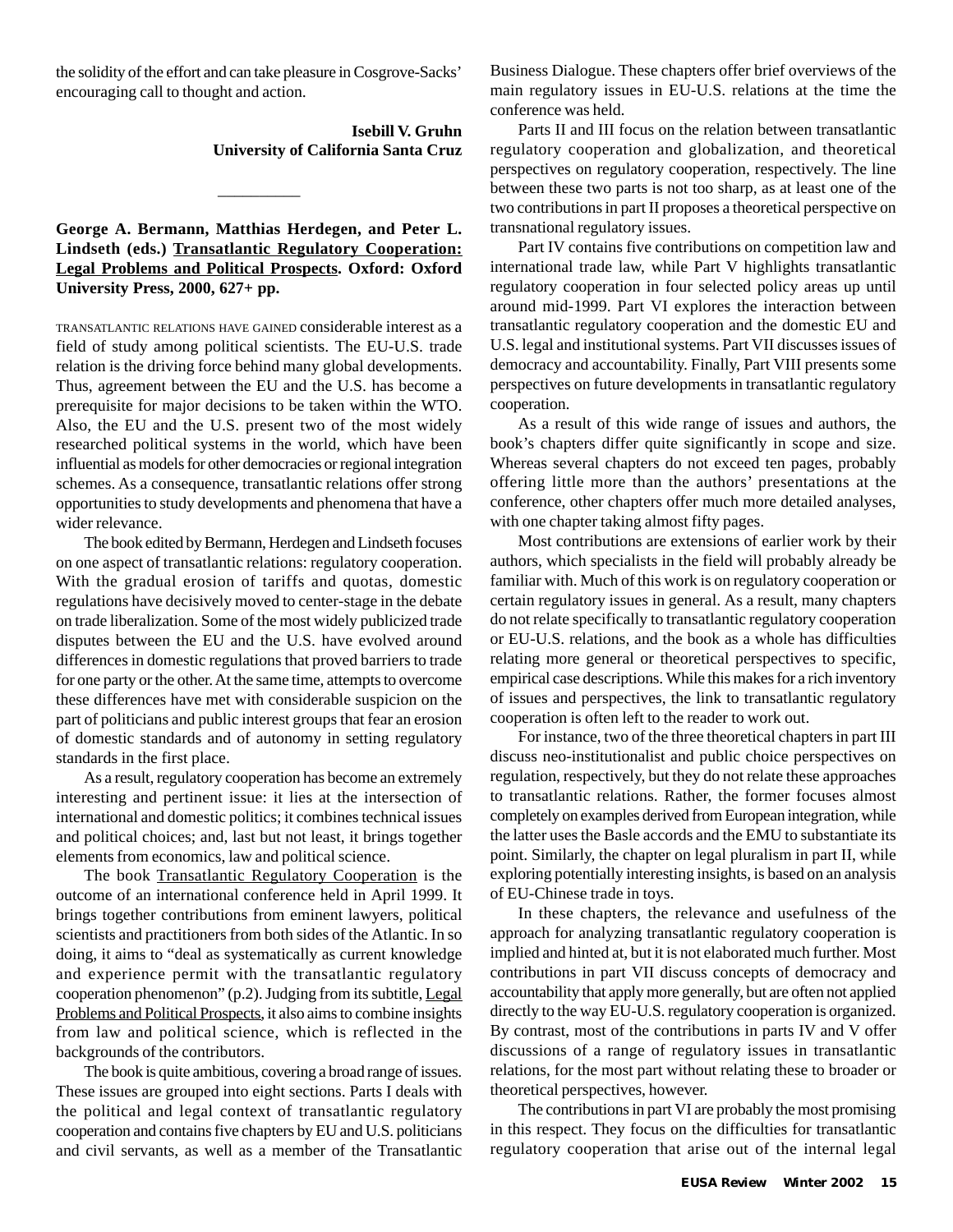EUSA members interested in reviewing recent, EU*related books should contact the book reviews editor:* 

> **Professor Mitchell P. Smith Dept. of Political Science University of Oklahoma 455 West Lindsey St. (Rm.205) Norman, OK 73019 USA E-mail mps@ou.edu Fax 405.325.0718**

*Publishers should send two (2) review copies of books* directly to Professor Smith.

structures of the U.S. and the EU. They present a systematic account of how specific U.S. and EU institutions constrain (or, sometimes, enable) transatlantic regulatory cooperation. Here, too, the link to transatlantic relations is not always made explicit, but overall this part offers a clear and well-argued account that may offer interesting insights to students of EU-U.S. regulatory cooperation.

As a collection of conference papers, the relative lack of coherence and systematic links between contributions in this volume is quite understandable. It also makes for a rich and diverse overview that is useful to anyone who wants to gain a broad understanding of issues and perspectives in transatlantic regulatory cooperation.

The book also achieves its aim of bringing together insights from law and political science. Although most contributions are written from one perspective or the other, many contributions should be interesting to scholars from both disciplines, in particular those that are interested in institutional issues.

As an attempt to advance transatlantic regulatory cooperation as a field of study, the book is less convincing. The book could have benefited in this regard from introductory and concluding chapters that place the separate chapters into a common framework, relate them to existing work on transatlantic relations and regulatory cooperation, and draw some more general implications from the various contributions. As it is, the introductory chapter is almost completely dedicated to introducing each of the volume's contributions separately, while a concluding chapter is lacking. The book could also have gained from a more limited selection of contributions that systematically link theoretical perspectives with developments in transatlantic regulatory cooperation, although admittedly this would have prejudiced the book's quality as a wide-ranging overview.

### **Sebastiaan Princen Universiteit Utrecht**

## **Hugh Compston and Justin Greenwood (eds.) Social Partnership in the European Union. New York: Palgrave, 2001, 214+ pp.**

TEN YEARS AGO, THE European Trade Union Confederation (ETUC) and European employers led by the Union of Industrial and Employers' Confederations of Europe (UNICE), the socalled "European Social Partners," surprised themselves and all informed observers by reaching a historic agreement. This was contained in a letter they jointly addressed to Ruud Lubbers, then President of the European Council and of the Intergovernmental Conference (IGC) meeting in Maastricht, The Netherlands, in December 1991, proposing changes to be introduced in the new Treaty, granting the Social Partners the Treaty right, at their discretion, to take social policy matters out of the hands of the legislators and to settle the issues through negotiation. In the event of a successful negotiation, the Social Partners could forward the resulting agreement to the Council of Ministers, via the Commission, for conversion into a legally binding directive. The Ministers could either accept or reject the agreement, but could not change its content.

 The IGC accepted the Social Partners' request virtually unchanged and it is now an integral part of the Treaty. The unelected Social Partners thus gained the right to legislate on European social policy, replacing the Commission, the Council and even the European Parliament. In the period since the Maastricht Treaty was ratified, they have successfully negotiated and brought into law three agreements, thus proving, against all the odds, that the system can be made to work. Yet the process is little known, poorly understood and continues to raise questions, especially within national Trade Union and Employer organisations and in the European Parliament.

This book, therefore, fills a very real need. Edited by Hugh Compston and Justin Greenwood, it has a chapter by Compston on the intergovernmental dimension of EU Social Partnership and another, jointly with Greenwood, on social partnership in the EU from the standpoint of the self-interest theory, of which more later. Jon Erik Dölvik and Jelle Visser write about ETUC and EU social partnership, vividly describing the tensions and problems within the trade union movement. Ann Branch with Justin Greenwood write a lucid and informative chapter entitled "European Employers: Social Partners?" The question mark in the title is deliberate: it underlines the difficulties employers found in finally accepting their role as social partners at the European level. Daniela Obradovic's contribution examines the impact of the social dialogue procedure on the powers of EU Institutions, while Tina Weber covers the European sectoral social dialogue.

The book explains in fascinating detail how and why the Social Partners arrived at their 1991 agreement. It analyses their motivations and internal debates and examines the reactions of and effect on other bodies, especially the EU Institutions. It also looks in depth at the European Social Dialogue and assesses its current and future impact on the direction of European social policy. The Appendices give the legal basis of the procedure and the full texts of the agreements concluded to date.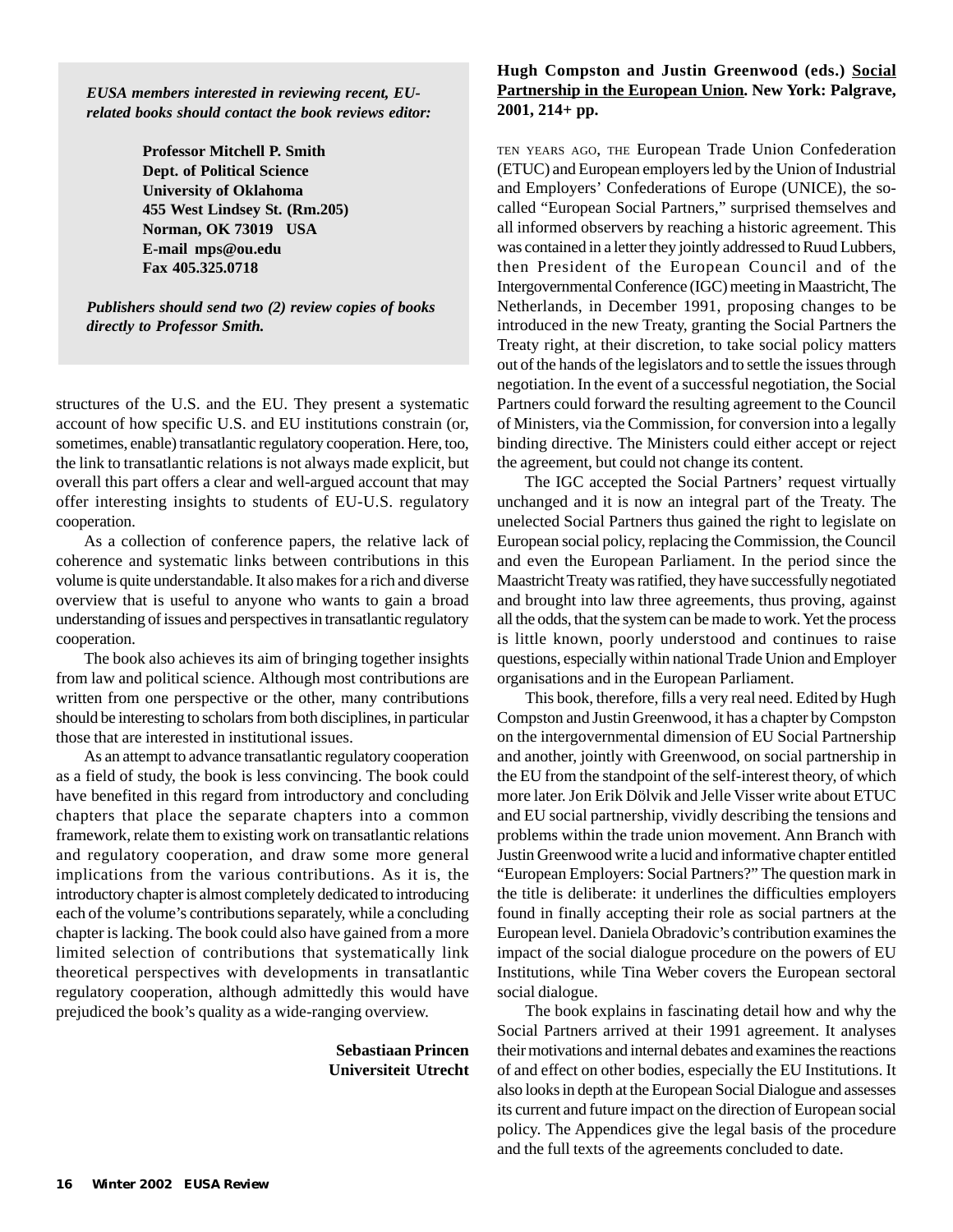The chapter on European Employers relates how they started from a position of outright public hostility to EU-level negotiation. In the early nineties the industrial relations watchword was decentralisation. The "Swedish model" was no longer workable in rapidly changing global market conditions. Why now centralise at the EU-level what was being painstakingly decentralised at national-level? Furthermore, trade unions were losing influence and members in many member States. Why boost their influence and importance at the EU level by recognising them as negotiating partners? Finally, the very real question remained: would national employer organisations grant a true mandate to their European organisations to negotiate binding regulations on their behalf? After several months of hot debate, employers wisely took the pragmatic view: experience showed them that the EU had an insatiable appetite for social legislation, much of it very detailed, very restrictive and too costly for companies. Employers were convinced the IGC would expand the range of subjects in this field, on which the Council could decide by qualified majority vote, thus making it likely that many more social policy directives damaging to business interests would be passed through the Council. There was only one solution: to acquire the right to step in and replace the legislators.

Difficulties within the trade unions were of a different nature. They knew full well that social policy directives proposed by the Commission and approved in the usual way by the Council after amendment by the Parliament, were likely to be more "pro-union" than would any agreement negotiated with employers. So why accept to negotiate if the outcome was likely to be less unionfriendly than legislation? Furthermore, the powerful national trade union federations, especially in Germany and Scandinavia, saw EU-level negotiations as a threat to their own status and influence. They did not want ETUC in Brussels to become the "tail wagging the dog," which has indeed now happened to some extent, as explained in this book. However, the trade unions had also long nursed the overriding ambition to gain the right to act across frontiers. One day, they hope, it will be possible for them to take industrial action across Europe in support of a dispute in an individual member State. The European Works Councils directive would be a step in this direction. They considered that the right to negotiate at EU level would be another. Finally, acquiring the right to negotiate would guarantee for ever ETUC's status as an important part of the EU Establishment, an attractive proposition especially for unions in countries, like France and the United Kingdom, whose influence was fast diminishing. So ETUC also endorsed the letter addressed to Ruud Lubbers, though driven by a logic quite different from that of employers.

The book, based on original research and on interviews with the main actors, gives a remarkably lively and mainly accurate account of the complex paths along which employers and unions travelled in arriving at their joint destination in 1991. It reveals the tensions and internal disputes that had to be resolved by both sides. It also gives an excellent insight into the profound effects of this Treaty change on the European Institutions.

Business people and trade unionists may find the stated aim of the book, namely (pp.1, 98): "…to determine the extent to which explanations of the development and operation of social partnership at EU level can be explained in terms of the logic of self-interest, as opposed to factors such as the influence of ideas or of cultural or ideological values" to be a trifle contrived and lugubrious, though no doubt it will appeal to academics. The statement (p.158) that: " We interpret the self-interest of employer leaders, like trade union leaders, as being survival and power …" is wrong. Employer organisations' self-interest lies in promoting and defending the best interests of their members. Survival and power are simply means to this end. The social dialogue story is fascinating in its own right, and does not need to be presented in this theoretical framework. Happily, however, the book is not simply a historical record or an academic treatise. It is essential reading for business people needing to understand how the European social dialogue can serve to mitigate the negative effects of future EU social legislation. It is equally useful for those who want an insight into the strengths and weaknesses of the trade union movement in Europe, or to appreciate the value of a constructive bilateral dialogue between business and organised labour.

It is also the story of a remarkable and unique achievement: the European Social Partners have shown that trade union and employer organisations from seventeen different states—the EU-15, plus Norway and Iceland which, as members of the European Economic Area, are full participants in the Social Dialogue are able not only to reach agreements among themselves on difficult social policy issues but also to use their dialogue for the joint examination and anticipation of problems arising from the difficult process of European integration. Without the Social Dialogue, launched by Jacques Delors in January 1985, it is probable that the trade unions would never have accepted to endorse the European single market or the single currency. Without union support these two fundamental policies could never have been implemented.

The merit of this book is that it throws light on the European Social Dialogue and underlines its political and economic importance in the continuing process of European integration.

> **Zygmunt Tyszkiewicz Secretary General of UNICE (1985-1998)**

**Kenneth P. Thomas. Competing for Capital: Europe and North America in a Global Era. Washington, DC: Georgetown University Press, 2000, 323+ pp.**

 $\overline{\phantom{a}}$ 

IT HAS LONG BEEN RECOGNIZED that industry subsidization by the state is a politically and economically harmful activity. Economists routinely point out the distorting effects on the efficient allocation of capital while politicians frequently lament the waste of resources and loss of budget revenue. Yet despite the obvious negative effects, governments eagerly continue to subsidize industry with an eye either to recruit investment or to retain it. Why? Kenny Thomas provides an interesting and compelling answer. Each government views subsidization as a zero-sum situation. If it does not do it, another will. Using the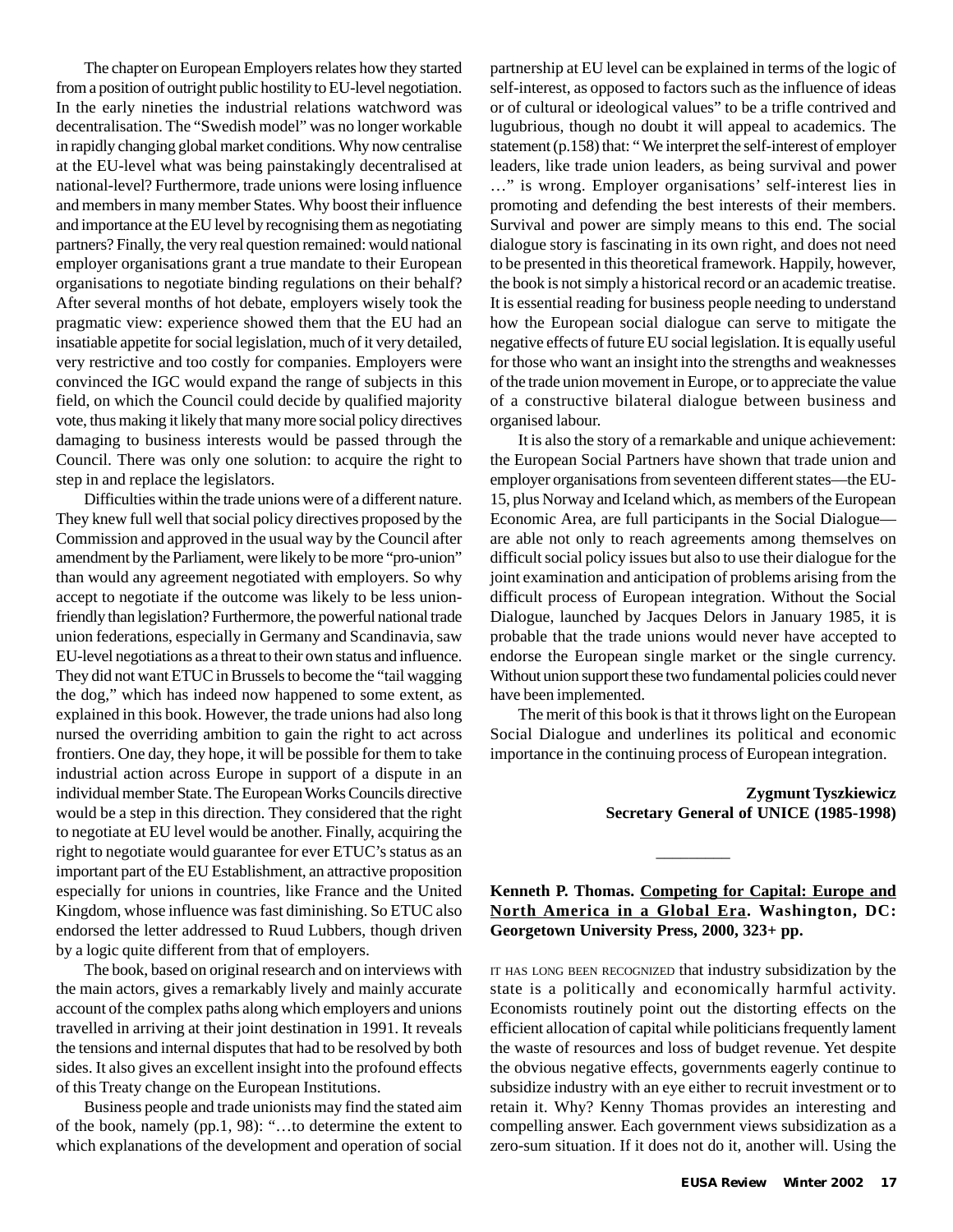context of a prisoner's dilemma, the author contends that harmful subsidization will cease only when the field is leveled. However, in the absence of third-party enforcement in the form of a national or international monitoring authority or increased learning through repeated iterations, cooperation is impossible. This argument is then applied to the cases of the European Union, Canada, and the United States to assess their relative success in this area. The most surprising finding is that the United States has been least successful even though incentives for cooperation may be higher than in Europe.

There is much to recommend about this book. It provides an important bridge between international relations and comparative politics. By examining the dynamics of the demand and supply for subsidies within each country/area, the author is able to connect domestic incentives with international behavior. Governments cannot cooperate internationally because they are domestically dependent upon economic performance, which is generated mostly by industry. The higher the economic performance, the greater the likelihood of reelection. Economic performance is in turn affected by the ability to generate jobs and attract investment by effectively recruiting firms or keeping them from relocating. While this has been a serious problem for a long time, Thomas convincingly argues that the situation has been exacerbated by the increasing mobility of capital. As capital controls have waned on a global scale in the last twenty years or so, "bidding" wars have intensified.

Apart from theoretical considerations, the book also contains an impressive array of policy-relevant material. The author analyzes in detail the subsidy regime, or state aid as Europeans call it, in three countries/areas. For example, he explains the rise of the state aid regime in the European Union, the intricacies of the various control instruments, and the politics behind their use. He also looks at the notification procedures at the World Trade Organization level, evaluates the strengths and weaknesses of those procedures relative to North American and European procedures, and calls for more transparency and access. The end result is the humble, obvious, yet politically controversial, recommendation that surveys should be conducted at the U.S. and Canadian federal levels to document the level and intensity of subsidies. Sadly in the land of numbers, transparency, and free markets, we don't really know the extent of subsidization in the U.S. due to the absolute lack of data, let alone internationally comparable data. In the absence of federal documentation and enforcement of a level playing field, state governments will intensify their efforts to compete for investors by offering an even more dizzying array of incentives. No wonder that the burden of non-consumption taxation in this country has shifted dramatically since 1960 from corporations to individuals.

Despite its many benefits, there are some things the study could have done better. For one, state subsidies to recruit investors are different from subsidies to declining industries. While the author deals with both, the majority of state subsidies in this country are in the form of the former rather than the latter. In Europe and to a lesser extent in Canada a substantial amount of state aid is given to sunset industries. Which type is viewed as most harmful to consumers and/or more wasteful for governments? Most analysts would argue it is the latter rather than the former. This fact helps explain why there may be more political willingness to cooperate in the elimination of aid to declining industries.

Thomas attributes the differences among the three areas under study to the number of actors and the existence (or not) of monitoring and enforcement agencies. While the United States may not fare as well in these variables, at least relative to the European Union and Canada, it does underscore the *potential* for cooperation. Why has this not been forthcoming? The author argues that it is not politically feasible. States are loath to give monitoring and enforcement powers to the federal government. They are, therefore, willing to bear the cost of tax incentives and other economic improvement subsidies to recruit investors. But there may be another more convincing explanation. Thomas alludes in chapter two to the "privileged" position of business to explain the demand for investment. As Lindblom and others have successfully argued, the capitalist state may be structurally dependent on capital for its wellbeing. If so, the more dependent the state is, the greater the incentives of any given state to subsidize business, which consequently leads to less cooperation among states to control the disbursement of such subsidies. A brief examination of indicators of such dependence—for example, corporate taxation rates, unionization indicators, and the like point to the same conclusion. Business is more privileged in the United States than elsewhere in the developed world.

But ultimately the most convincing explanation of why subsidies are offered and why they are difficult to control lies in the market for investment. To understand why governments are willing to expend substantial amounts to attract investment, sometimes on blind faith that the incentives work, one needs to understand why firms decide to locate where they do. Thomas discusses location theory, but he does not give it the attention it deserves.

There are four factors that explain direct investment decisions. Firms locate in particular areas to be closer to either suppliers or clients, to profitably exploit raw materials, to take advantage of a relatively plentiful skilled labor pool, or to enjoy a favorable business climate. Proximity to primary sources of input is limited to a few industries, e.g., mining, timber, or oil. The presence of a skilled labor pool is also, perhaps surprisingly, limited to a few "high-tech" industries. Most manufacturing activity does not require highly skilled workers. For example, when Mercedes was shopping for a site to locate its first and only production facility in North America, it chose Alabama, a state with no previous automobile facilities and low skills in automobile production and engineering.

There are two factors remaining. Proximity to supplier or customer markets is important in all cases, particularly when transport costs are high. When such costs decline and infrastructure is improved, however, as has been the case in the last four decades, this factor loses some of its significance. The factor that generally plays the most important role in location decisions is a favorable business climate, which includes such indicators as corporate and sales/use taxation rates, average wage levels, utility costs, and right-to-work status. Incentives, such as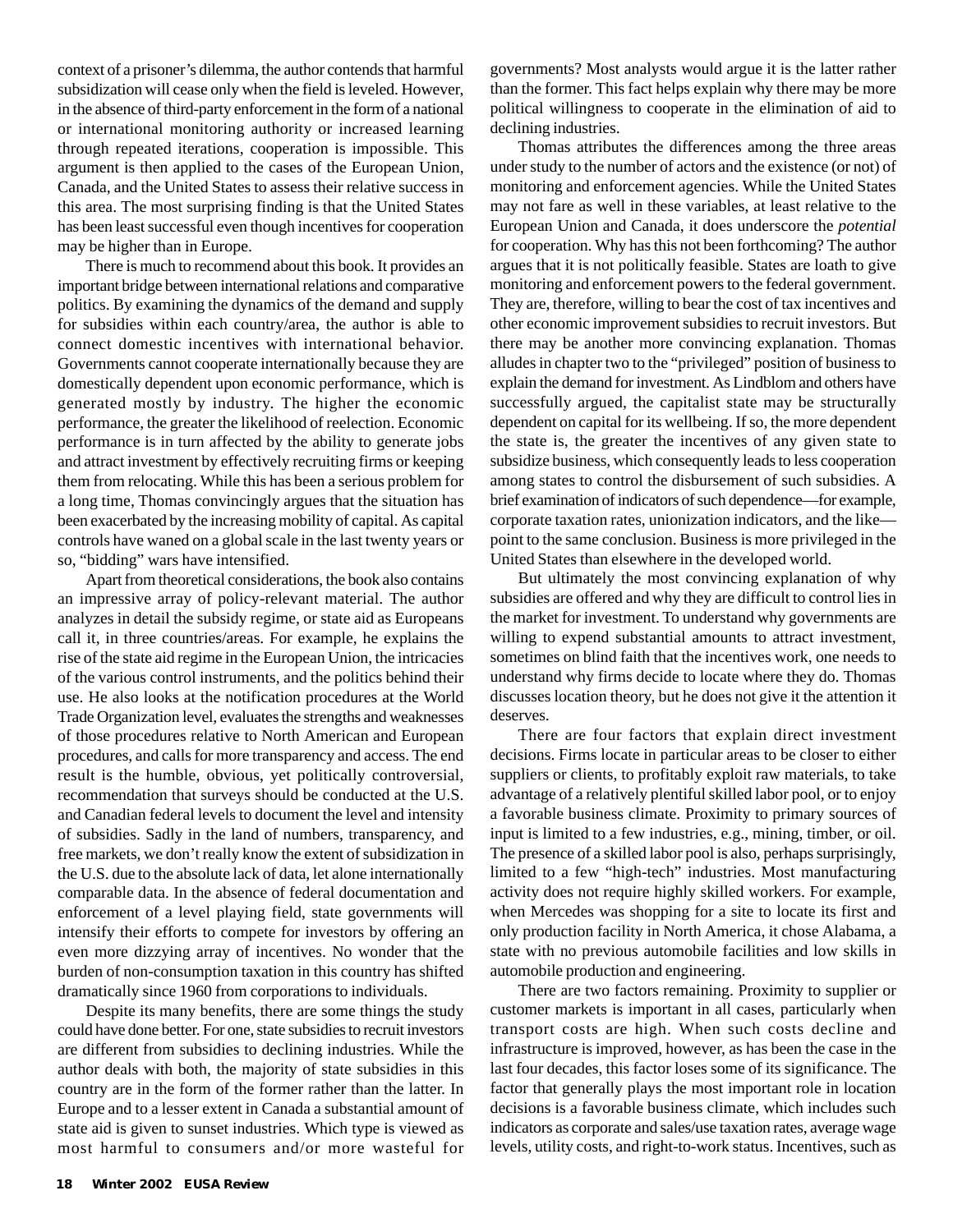tax abatements, entice potential investors to take advantage of the climate. They "sweeten" the deal, and other things being equal, they may become *the* factor that tips the balance in favor of a particular site.

Thomas has it right. The simple truth why subsidies are difficult to control is that a firm always stands to gain from these subsidies and, in the absence of third-party enforcement, a government always *perceives* it stands to lose if it does not offer them.

> **Nikolaos Zahariadis University of Alabama Birmingham**

# **Miscellany**

The **Center for the Study of French Politics** (CEVIPOF) specializes in analysis of the institutions, actors, behaviors, and major trends structuring political life in France. In addition to analyzing political parties, affinities, and voting patterns, CEVIPOF also researches trade unionism, the media, the history of ideas, public policy, and political philosophy. The Center also explores new fields of analysis including non-conventional political participation, "moral militancy," governance, and changes in collective action and changes in public action, and now researches the European voter and European citizenship, reflecting shifts in the international scene. Directed by Prof. Pascal Perrineau, the Center may be reached at 10, rue de la Chaise, F-75007 Paris, France; e-mail <info@cevipof.sciencespo.fr>; Web address <www.cevipof.msh-paris.fr>.

A CD-Rom edition of **Intra- and Extra-EU Trade Monthly Data** is published by the EU's Comext and Eurostat, and comes from Luxembourg. Available in Windows and ASCII versions, and by monthly subscription, latest year (last 15 months on a single CD), or prior year (12 months' summary in detail on a single CD). Trade values given in Euro, US\$, and Yen. All fifteen EU member states and EU total reporting on imports, exports, and balance on merchandise trade. For ordering information visit  $\langle$ www.euros.ch/trade.html> or e-mail  $\langle$  info@euros.ch>.

Officially launched in June 2001, the **EUR-Lex Web Portal** brings together the whole body of EU legal texts for on-line consultation, much of the material free of charge. Developed by the Office for Official Publications of the European Communities, EUR-Lex offers integrated access to materials on the CELEX, CURIA (Court of Justice), and EUR-Lex Web sites. The new EUR-Lex offers consolidated search functions for all types of documents, e.g., the Official Journal, Treaties, legislation, case law, documents of public interest such as white papers, and some explanatory materials about legal processes and key players. Documents are available in formats such as HTML and PDF. The new portal is aimed at professional and non-professional users and its goal is to streamline access to all EU law related information. Visit the portal at <http://europa.eu.int/eur-lex>.

# **EUSA Supporters**

With grateful thanks, we recognize the following EUSA members who made gifts to the European Union Studies Association over and above their membership dues in 2001 (as of press time):

> Thomas Allen Marion Berghahn James A. Caporaso Karl H. Cerny Maria Green Cowles Scott Davis Peter Duignan R. Amy Elman Julius W. Friend Frank R. Golino Donald Gonson Elliot Goodman Catherine Guisan-Dickinson Clifford P. Hackett M. Donald Hancock Peter Herzog Gerald P. Holmes Liesbet Hooghe and Gary Marks Ross C. Horning James A. Ketterer Pierre-Henri Laurent Joseph Marthan Paul Mullen Benjamin Palumbo David Popper Glenda G. Rosenthal George Ross Joseph Scolnick Simon Serfaty D. Bruce Shine Mitchell P. Smith Valerie Staats Eric Stein Donald J. Swanz Margaretta M. Thuma Barbara Jancar Webster

We are also very grateful to the University Center for International Studies, University of Pittsburgh, for financial support and for a 2001 conference grant, as well as to the Delegation of the European Commission in Washington, DC, Office of Academic Affairs, for a generous 2001 conference grant. Finally, we thank again The German Marshall Fund of the United States for a two-year bridging grant to us (1999-2001).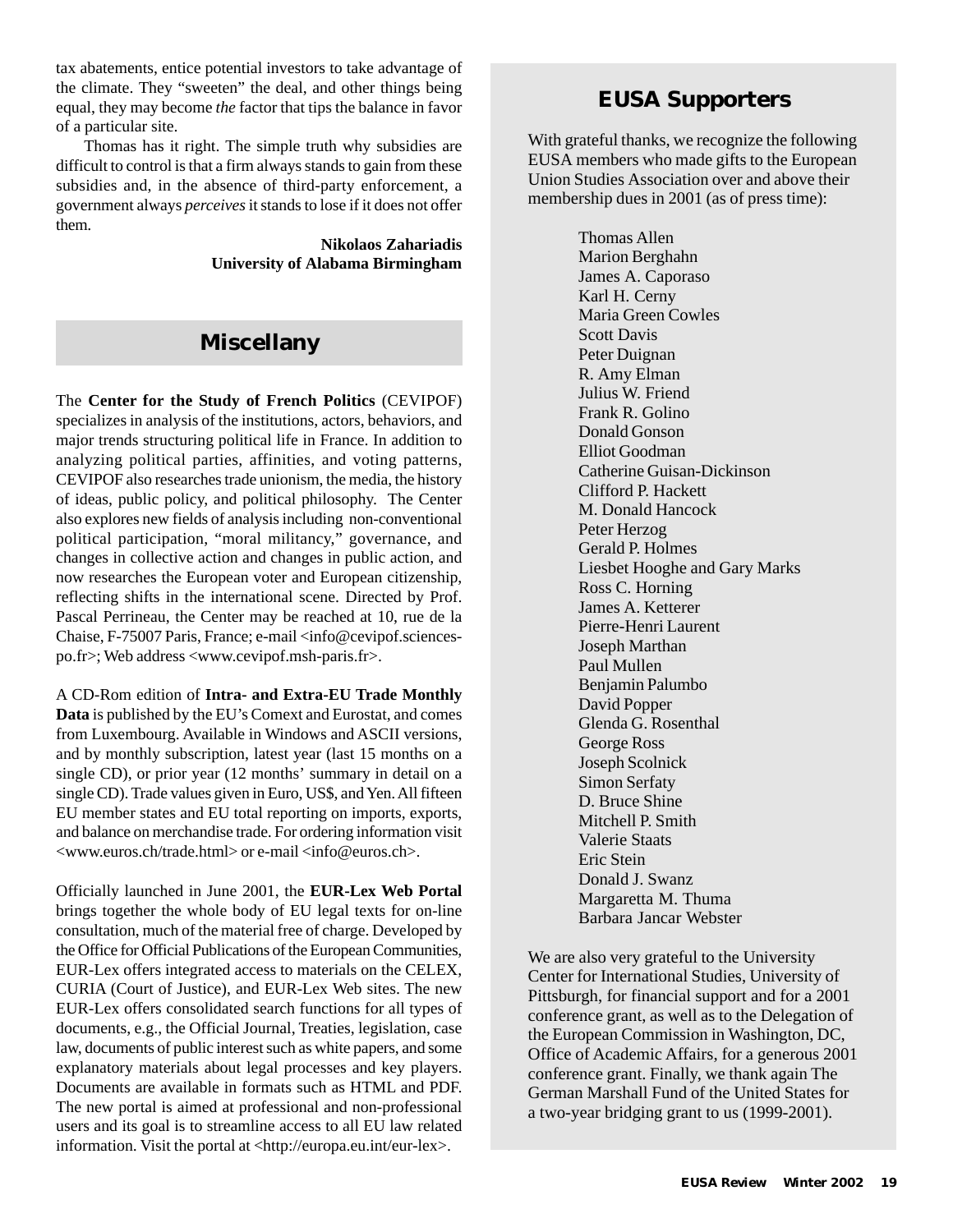# **Calls for Papers Conferences**

**Managing the (Re)creation of Divisions in Europe**, June 20- 22, 2002, Moscow, Russia. Joint CEEISA-NISA-RISA Convention. Integration processes in Europe create, directly, or as a by-product, new division lines among European states. Scholars will offer theoretical insights, comparative perspectives and interdisciplinary research on this topic. For details visit <http://guests.fdv.uni-lj.si/ceeisa/>. Deadline: *Please inquire*.

**The Environment and Sustainable Development in the New Central Europe: Austria and Its Neighbors**, September 19- 21, 2002, Minneapolis, MN. Center for Austrian Studies, University of Minnesota. Seeks proposals in the social sciences, humanities, environmental studies, and public policy studies, that address recent discussions and/or modern history of the economic, political, and social issues facing Austria and Central Europe. For details e-mail Gary B. Cohen at <gcohen@umn.edu> or visit <www.cas.umn.edu>. Deadline: *February 1, 2002.*

**The Future of Europe**, September 2-4, 2002, Belfast, UK. UACES 32nd Annual Conference and 7th Research Conference, hosted by the Institute of European Studies at Queen's University Belfast. Proposals invited for panels or papers on European integration or any aspect of the European Union, from postgraduate research students and scholars in all academic disciplines. For information e-mail <admin@uaces.org> or visit <www.uaces.org>. Deadline: *February 18, 2002.*

**Transatlantic Studies Conference**, July 8-11, 2002, The University of Dundee, Scotland. Launch conference of the Transatlantic Studies Association (TSA) and *The Journal of Transatlantic Studies*. Paper proposals are sought in (1) Diplomatic, Political, and Bilateral Relations, (2) Economic Relations, (3) Defence, Security, and Intelligence Relations, (4) Literature and Cultural Relations, (5) Transatlantic Area Studies, (6) Race and Migration, (7) Comparative Constitutionalism, and (8) Planning, Regeneration, and the Environment. For details visit <www.dundee.ac.uk/~awparker/transatlantic.html>. Deadline: *February 22, 2002*.

**The Politics of European Integration: Academic Acquis and Future Challenges**, September 26-28, 2002, Bordeaux, France. Organized by the Standing Group on the EU of the European Consortium of Political Research. Conference on the wider aspects of the integration process beyond current developments: the focus on the *acquis academique* implies an interest in taking stock of the field over the past fifty years, while the emphasis on future challenges indicates an interest in contributions addressing the agenda of the EU over the next few years. Open to senior and junior scholars with the participation of doctoral students in particular encouraged. For more details and proposal guidelines, visit <www.essex.ac.uk/ecpr/standinggroups/bordeaux/ bordeauxhome.htm>. Deadline: *March 31, 2002.*

*February 7-10, 2002,* "The European Union's Eastern Enlargement: Surveying the Social and Economic Divides," University of Toronto Junior Scholars Conference, Toronto, Canada. For information visit <www.chass.utoronto.ca/jiges/ euconfer.html> or e-mail <eu.enlargement@utoronto.ca>.

*March 7-9, 2002,* 19th Annual Graduate Student Conference, New York, NY. Institute for the Study of Europe, Columbia University. "Regionalism, Nationalism, Europeanism: European Identities in the Age of Globalization." For information e-mail Matthew Fehrs at <mbf67@columbia.edu>.

*March 14-16, 2002*, 13th Int'l Conference of Europeanists, Chicago, IL. Council for European Studies biennial conference. Visit <www.europanet.org> or e-mail <ces@columbia.edu>.

*March 19-23, 2002*, 98th Annual Meeting, Association of American Geographers, Los Angeles, CA (has a Specialty Group on Europe). Visit <www.aag.org> or e-mail <meeting@aag.org>.

*March 24-27, 2002*, 43rd Annual International Studies Association Convention, "Dissolving Boundaries: The Nexus Between Comparative Politics and International Studies," New Orleans, LA. Visit <www.isanet.org/> or e-mail <isa@u.arizona.edu>.

*March 25-26, 2002,* "European Studies in the 21st Century: The State of the Art," Loughborough, UK, co-organized by UACES and the Standing Conference of the Heads of European Studies. For details visit <www.uaces.org>.

*April 4-6, 2002,* "EU-Latin America-Caribbean Relations: Preview of the European Latin American Caribbean Summit," University of Miami, FL. Conference of the European Union Center in Florida, the North South Center, and the EU-Latin America-Caribbean Interest Sections of the European Union Studies Association and the Latin American Studies Association. Please visit <www.miami.edu/international-studies/euc>.

*April 11-12, 2002,* "The Rise and Impact of the Social Sciences ..." in the European context, Cambridge, MA. Graduate Student Workshop, Minda de Gunzburg Center for European Studies, Harvard University. Visit <www.fas.harvard.edu/~ces>.

*May 10-11, 2002,* "Representation and Identity in an Integrated Europe," Ottawa, Canada. Centre for European Studies and Centre for Representation and Elections, Carleton University. For details visit <www.carleton.ca/eurus/events.html>.

*July 22-27, 2002*, "European Culture in a Changing World," 8th International Conference, International Society for the Study of European Ideas, Aberystwyth, Wales. For further information, visit <www.aber.ac.uk/tfts/issei2002/>.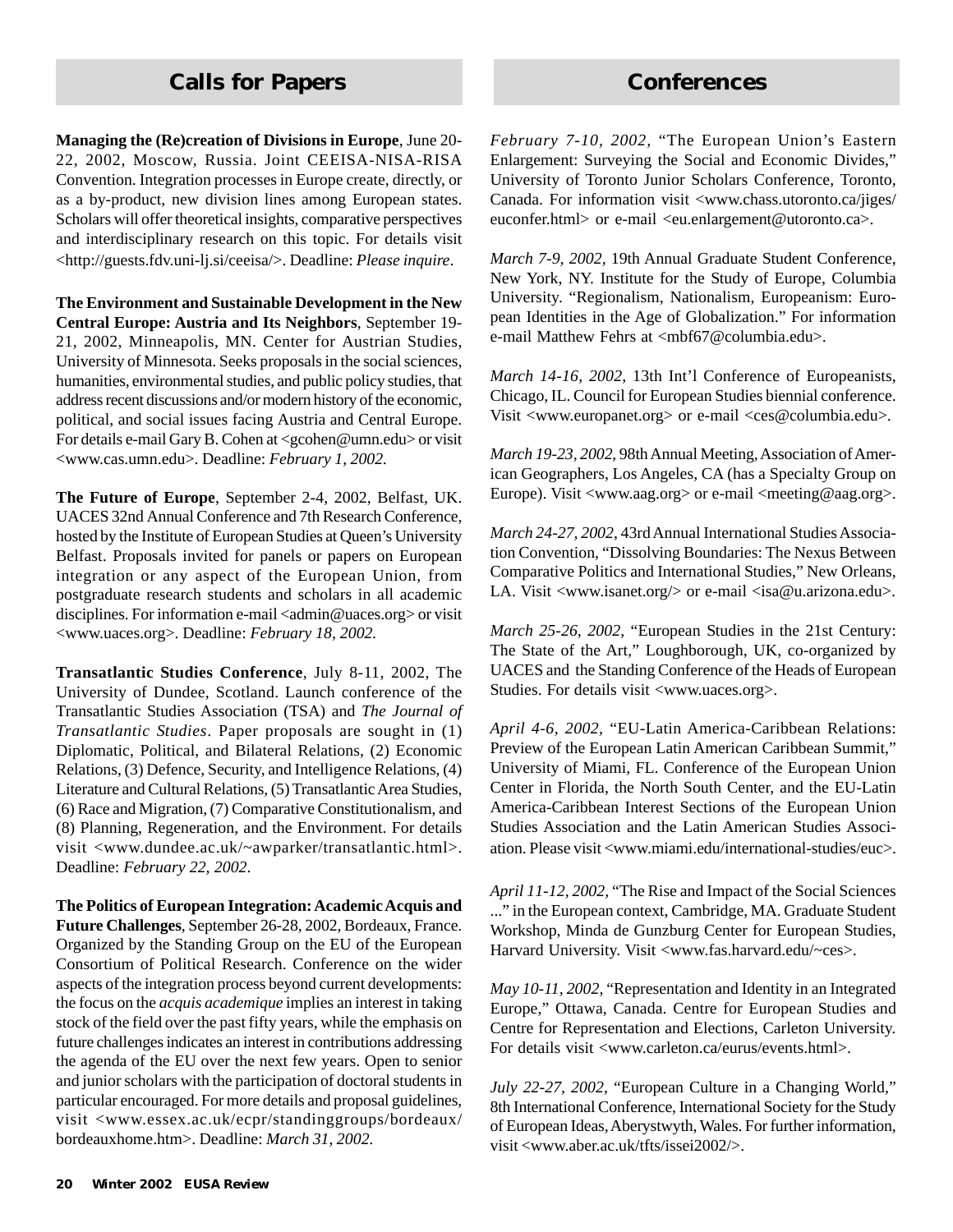**European University Institute** (EUI) offers three-year postgraduate grants to begin September 2002 in law, economics, history, and social and political sciences, for study leading to the doctoral degree from the EUI. Contact e-mail <applyres@iue.it> or telephone 39.055.46.85.373. Deadline: *January 31, 2002*.

The **Bicentennial Swedish-American Exchange Fund** offers travel grants of 25,000 Swedish crowns to support two- to fourweek intensive research trips to Sweden for qualified U.S. citizens and permanent residents with well-developed projects in politics, public administration, mass media, business and industry, working life, human environment, education, and culture. Research trips must take place between July 1, 2002 and June 30, 2003. For details visit <www.swedeninfo.com> or e-mail <requests@swedeninfo.com>. Deadline: *February 1, 2002*.

The **European Union Fulbright Program** offers various fellowships for 2002-2003, including **Grants for Citizens of Member States of the EU**: One-semester awards for research on EU affairs or U.S.-EU relations at an accredited institution in the U.S. (candidates must arrange their own affiliation including a letter of invitation), and one-semester awards also available for lecturing on EU affairs at selected U.S. universities (institution placement will be provided for successful candidates). Candidates must be professionals, policy makers or academics involved in EU affairs and proficient in English. For information, visit <www.kbr.be/fulbright>. Deadline: *March 1, 2002.*

**Humboldt Research Fellowships** are offered by the Alexander von Humboldt Foundation and enable young highly qualified foreign scientists and scholars holding doctorates to carry out research projects of their own choice in Germany (age limit: forty). Applications may be submitted for long-term research stays of between six and twelve months; short-term study tours, participation in conferences, and educational visits cannot be funded. Research fellowships are offered on a world-wide competitive basis to scholars of all nations and academic disciplines. There are no quotas of either country or academic discipline. Up to six hundred research fellowships are available per year. The research fellowship program is open primarily to young scientists and scholars. Applications are decided upon by an independent selection committee of sixty German scientists and scholars from all disciplines. Decisions are based exclusively on academic achievements. The main criteria are the quality and feasibility of the research project proposed by the candidate and his/her internationally published work. Research projects and German hosts are selected by applicants themselves; research projects and schedules must be agreed between applicants and proposed hosts prior to the submission of applications. For application details visit <www.humboldtfoundation.de> or e-mail <post@avh.de>.

# **Fellowships Publications**

### **EU-Related Journals Received**

*European Review of History*, in English and French, includes original research, review articles, and resource information for scholars of European history of all centuries and subdisciplines. *The European Legacy* is a multidisciplinary journal devoted to the European intellectual and cultural history and the paradigms of thought which have evolved in the making of the New Europe. Both published by Routledge. Visit <www.tandf.co.uk/journals>. **Collegium: News of the College of Europe** (21: IX, 2001) is a special edition (bilingual) on "Current Challenges in International Humanitarian Law." Contact by e-mail <collegium@ coleurop.be>. Volume 2: 3 (Fall 2001) of *Internationale Politik:* **Transatlantic Edition** is devoted to "Transatlantic Strains" and "Asia's Future." Contact by e-mail <ip@dgap.org>.

#### **New and Recent EU-Related Book Notices**

- Böröcz, József and Melinda Kovács (eds.) (2001) *Empire's New Clothes: Unveiling EU Enlargement*. Central European Review e-book, www.mirhouse.com/ce-review/Empire.pdf.
- Cederman, Lars-Erik (2001) *Constructing Europe's Identity: The External Dimension*. Boulder, CO: Lynne Rienner Pubs.
- Friedrich, Wolfgang-Uwe and Gerald R. Kleinfeld (eds.) (2001) *New Atlanticism: Transatlantic Relations in Perspective*. New York: Berghahn Books.
- Greenwood, Justin (2002) *The Effectiveness of EU Business Associations.* Basingstoke, UK: Palgrave.
- Greenwood, Justin (ed.) (2002) *Inside the EU Business Associations*. Basingstoke, UK: Palgrave.
- Grix, Jonathan (ed.) (2002) *Contemporary Germany: Research Methodologies and Approaches*. Birmingham, UK: University of Birmingham Press.
- Gstöhl, Sieglinde (2002) *Reluctant Europeans: Norway, Sweden, and Switzerland in the Process of Integration*. Boulder, CO: Lynne Rienner Publishers.
- Knill, Christoph (2001) *The Europeanisation of National Administrations: Patterns of Institutional Change and Persistence*. Cambridge, UK: Cambridge University Press.
- Leonhard, Jörn and Lothar Funk (eds.) (2001) *Ten Years of German Unification: Transfer, Transformation, Incorporation?* Birmingham, UK: University of Birmingham Press.
- Malmborg, Mikael af and Bo Strath (eds.) (2002) *The Meaning of Europe*. New York: Berg Publishers.
- Maskus, Keith E. and John S. Wilson (eds.) (2001) *Quantifying the Impact of Technical Barriers to Trade*. Ann Arbor, MI: University of Michigan Press.
- Notermans, Ton (ed.) (2001) *Social Democracy and Monetary Union*. New York: Berghahn Books.
- Pace, Roderick (2001) *Microstate Security in the Global System: EU-Malta Relations*. Santa Venera, Malta: Midsea Books.

Roberts, Ivor and Beverly Springer (2001) *Social Policy in the European Union: Between Harmonization and National Autonomy*. Boulder, CO: Lynne Rienner Publishers.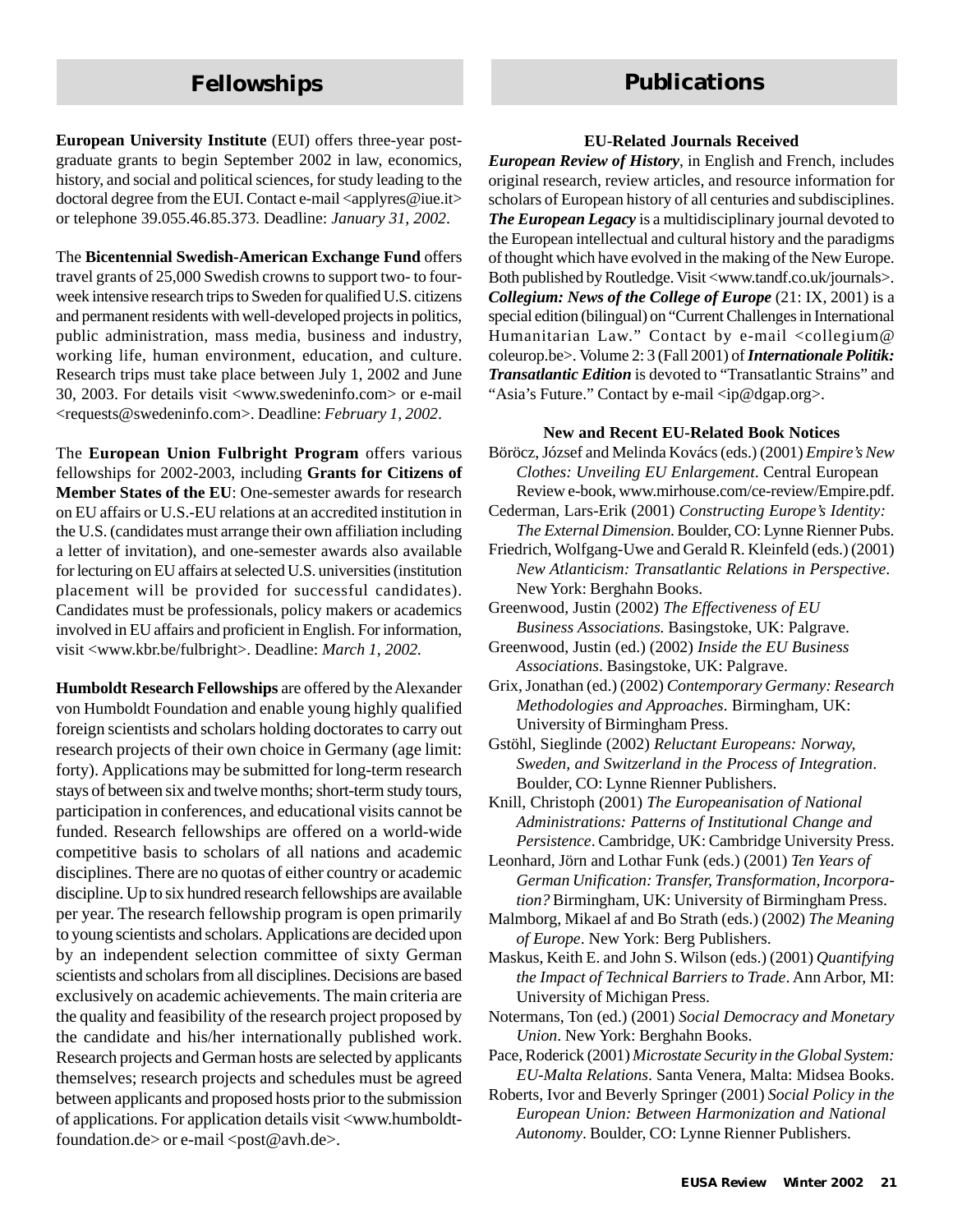**Save the Dates**: Be sure to mark on your calendars the dates of our Eighth Biennial International Conference, to be held in Nashville, Tennessee at the Hilton Suites Nashville Downtown, March 27-29, 2003. Please note that these dates are two months earlier than our conferences have been held in the past. The EUSA Executive Committee made this change in response to consistent feedback from conference delegates, with the added benefit of having our conference alternate more closely with the biennial conference of the Council for European Studies. Please check our Web site from time to time for our conference updates and the call for proposals, which will go out this spring.

**Contact Coordinates**: Due to security concerns of both the U.S. Postal Service and our own mail delivery service at the University of Pittsburgh, it is more important than ever that mail you send us be correctly and completely addressed. Please use our new name and new room number (we moved in June 2000). Our correct address is: European Union Studies Association, 415 Bellefield Hall, University of Pittsburgh, Pittsburgh, PA 15260 USA. In the same vein, please be that sure we have your correct, current mailing address and e-mail address. Our members tend to move and change institutions regularly, and some of our mail to you gets returned to us, with a fee attached, when we have an out-of-date address. To keep our e-mail List Serve useful, we also need your current e-mail address. Thanks very much.

The **EUSA Review** follows an annual calendar of announcements and listings organized in four topic areas: Winter (December 15): EU-Related Academic Programs (degree or certificate-granting, worldwide); Spring (March 15): EU-Related Web Sites (preference given to primary sources such as databases, electronic publications, and bibliographies); Summer (June 15): EU-Related Organizations (academic and professional associations, research centers, and institutes with significant EU aspects in their missions); and Fall (September 15): EUSA Members' Research Notes (EUSA members' current EU-related research projects, with particular attention to funded projects). We list EUrelated conferences and calls, fellowships and scholarships, and publications (books, journals, working papers) in every issue of the *Review*. Please send your brief announcements to arrive before the above-mentioned deadlines, either by e-mail to eusa@pitt.edu or by regular mail to EUSA, 415 Bellefield Hall, University of Pittsburgh, Pittsburgh, PA 15260 USA. We reserve the right to edit for length, and we cannot guarantee inclusion in the listings, though we will do our best. We regret that we cannot accept unsolicited e-mail attachments.

*(continued from p.2)* being co-led by EUSA members Patrick Crowley (Texas A&M University Corpus Christi) and Brian Ardy (South Bank University, UK). We thank all interest section leaders for their efforts and we encourage all EUSA members to join one or more sections and to explore establishing others that reflect your particular areas of research and study. Please go to our Web site at www.eustudies.org and click on "Interest Sections" for a list and links to the Web pages of current sections, along with guidelines and policies for the operations of EUSA interest sections as adopted by the EUSA Executive Committee. For those without, or weary of, Web access, we have also printed the guidelines and policies in this issue on p.13.

I also have the pleasure of announcing to our membership that we have just signed an agreement with Oxford University Press for the publication of the next three volumes of our book series, *State of the European Union*™. Funds permitting, we plan to enhance the series in a number of ways and we are delighted at the possibilities for continued cooperation with Oxford on this project. We've been thrilled to watch Oxford take our series new places ranging from an e-book edition for library acquisitions, paperback edition for classroom use, and even translation to and publication in Romanian in 2002. Librarians and long-time EUSA members will recall that we have so far published five volumes in the series, each co-edited by a pair of scholars from both sides of the Atlantic and focusing on a current EU theme chosen by the Executive Committee. For the next edition, volume six, the EUSA Executive Committee has decided to open up the process by holding a competition among the membership for proposals for the topic, authors, and substantive approach of the next volume in our series. Scholars interested in proposing a topic, approach, and a specific set of authors for the next edition of our *State of the European Union*™ should see p.5 in this issue for our Call for Proposals.

In the coming year EUSA plans to work to increase its membership in sectors where scholarship on the European Union has been expanding in the United States and Europe. In the U.S. we will make a special effort to increase members among scholars in law schools, business schools and programs in government and public policy. In Europe, we will recruit in those countries in which our membership seems to be proportionately small. We see ourselves as a transnational organization of scholars and practitioners, and part of our mission is to generate trans-Atlantic initiatives in scholarship and collaboration.

Your EUSA membership and support helps build our strong Association, the only of its kind devoted to scrutiny of the ongoing European integration process, and helps to train future scholars and practitioners in what will continue to be a vital field. On p.19 in this issue you will find a list of all those individual persons who made gifts to EUSA above and beyond their membership dues in 2001; for such support, we are extremely grateful.

> MARTIN A. SCHAIN New York University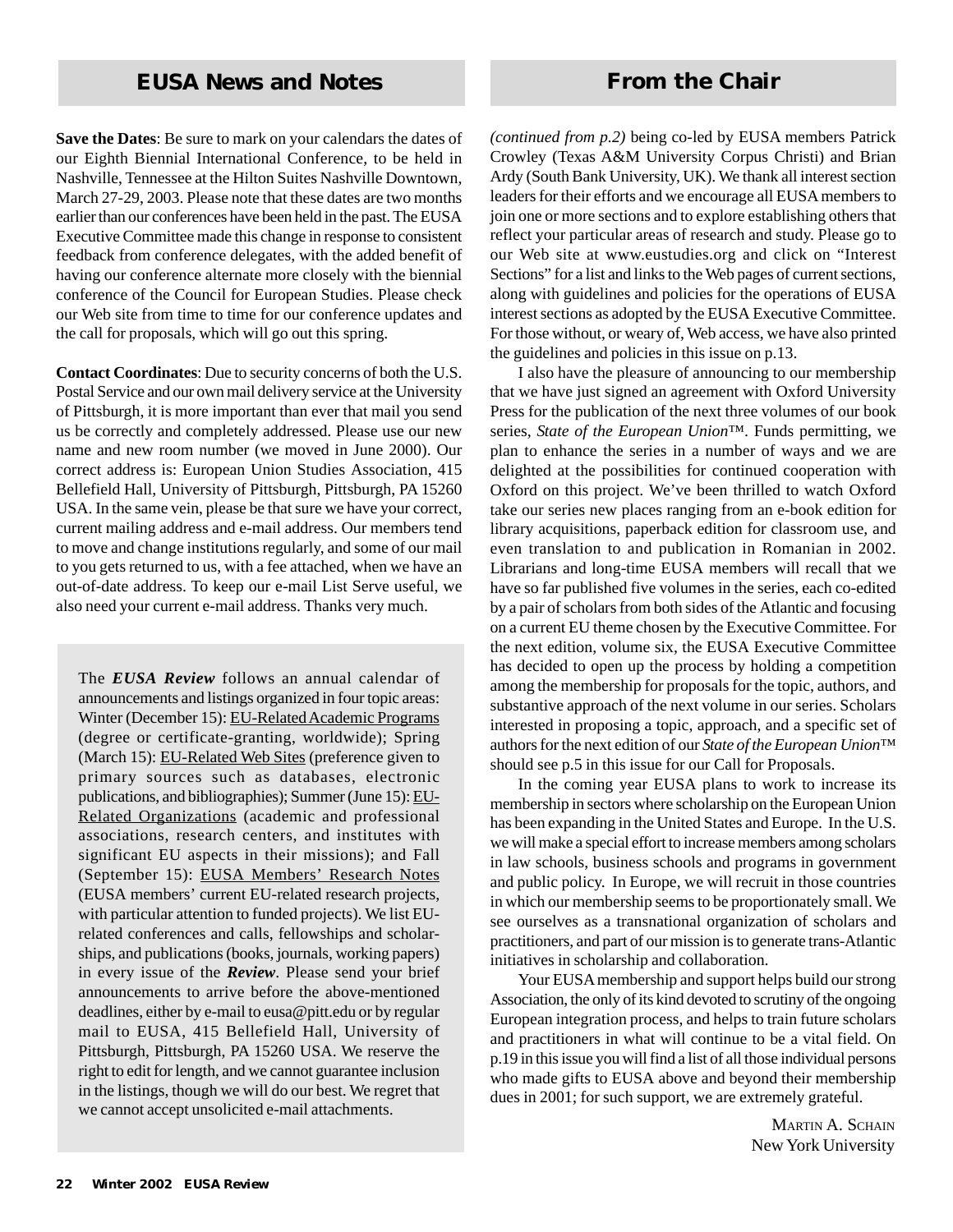# **EUSA Lifetime Membership**

ı I Ī ı I

> ı Ι ı

ı ı ı

> I ı Π

I

Π ı

ı Ι ı Ι I ı ı ı

ı

ı I Π

ı

ı I I ı

*What is it?* Simply put, it is a one-time dues payment to EUSA of US\$ 1500.

*What does it include?*

The Lifetime Membership includes all regular membership benefits for life. Among those benefits currently are subscription to the quarterly *EUSA Review,* receipt of occasional EUSA monographs, qualifying for EUSA competitions, discounted registration rates at the EUSA International Conference, subscription to our e-mail List Serve, and the opportunity to join EUSA interest sections.

### *Are there any other benefits?*

By making a one-time membership payment, you not only avoid the task of renewing each year, but gain the twin advantages of securing lifetime membership at today's dollar values *and* avoiding future dues increases.

*Who should do this?*

Any person wishing to support the endeavors of the European Union Studies Association—the fostering of scholarship and inquiry on the ongoing European integration project. For U.S. taxpayers, an additional benefit is a receipt for a one-time \$500 charitable contribution to EUSA, tax-deductible to the extent allowed by law (reducing your tax liability for the year in which you become a Lifetime Member).

*How do I become a Lifetime Member?* Simply mail your check, in US\$ and made payable to "EUSA," to the European Union Studies Association, address given at right. (We can't accept lifetime membership payments by credit card.) We will send you a receipt and letter of acknowledgment.

*Will my Lifetime Membership be publicly recognized?* Yes, EUSA Lifetime Members will be

listed in the *EUSA Review* and in our printed, biennial Member Directory.

# **EUROPEAN UNION STUDIES ASSOCIATION**

New Individual Membership Form *(Please type or print)* 

|                                                                 | Work Facsimile                                                                                                                                                                        |
|-----------------------------------------------------------------|---------------------------------------------------------------------------------------------------------------------------------------------------------------------------------------|
| E-mail                                                          |                                                                                                                                                                                       |
|                                                                 |                                                                                                                                                                                       |
| Do you wish to be subscribed to                                 |                                                                                                                                                                                       |
| EUSA's e-mail List Serve?                                       | $\frac{\ }{\ }$ yes $\frac{\ }{\ }$ no                                                                                                                                                |
|                                                                 |                                                                                                                                                                                       |
| Membership dues (please check as appropriate):                  |                                                                                                                                                                                       |
|                                                                 |                                                                                                                                                                                       |
|                                                                 |                                                                                                                                                                                       |
|                                                                 |                                                                                                                                                                                       |
|                                                                 | * Students must provide copy of current semester's registration form.                                                                                                                 |
|                                                                 |                                                                                                                                                                                       |
| <b>EU Law Interest Section</b>                                  | ________ \$5 per year                                                                                                                                                                 |
| EU Political Economy Interest Section                           | _______ \$5 per year                                                                                                                                                                  |
| Teaching the EU Interest Section                                | _______ \$5 per year                                                                                                                                                                  |
|                                                                 | EU-Latin America-Caribbean Interest Section ______ \$5 per year                                                                                                                       |
| <b>EU Economics Interest Section</b>                            |                                                                                                                                                                                       |
|                                                                 | $\frac{1}{2}$ \$5 per year                                                                                                                                                            |
| EUSA Grants and Scholarships Fund<br><b>EUSA Endowment Fund</b> | Note: U.S. taxpayers may make a tax-deductible contribution to<br>support the work of EUSA in any amount over membership dues:<br>$\frac{\text{S}}{\text{S}}$<br>$\frac{\sqrt{2}}{2}$ |
| Total amount enclosed: \$                                       |                                                                                                                                                                                       |
|                                                                 |                                                                                                                                                                                       |
|                                                                 | If paying by check, please make check payable to "EUSA." Checks                                                                                                                       |
|                                                                 | must be in US\$ and drawn on a USA bank. We also accept inter-                                                                                                                        |
|                                                                 | national money orders and MasterCard or Visa credit cards. Your                                                                                                                       |
|                                                                 | cancelled check or credit card statement will serve as your receipt.                                                                                                                  |
|                                                                 |                                                                                                                                                                                       |
| $V$ isa #                                                       |                                                                                                                                                                                       |
|                                                                 |                                                                                                                                                                                       |
| Expiration Date _______________                                 |                                                                                                                                                                                       |
|                                                                 |                                                                                                                                                                                       |
|                                                                 |                                                                                                                                                                                       |
| <b>European Union Studies Association</b>                       | Mail or fax this form (please do not mail and fax this form) to:                                                                                                                      |
| 415 Bellefield Hall                                             |                                                                                                                                                                                       |
|                                                                 |                                                                                                                                                                                       |
| University of Pittsburgh                                        |                                                                                                                                                                                       |
| Pittsburgh, PA 15260 USA                                        |                                                                                                                                                                                       |
| Facsimile 412.648.1168                                          |                                                                                                                                                                                       |
|                                                                 |                                                                                                                                                                                       |
| Thank you for your support of EUSA!                             |                                                                                                                                                                                       |